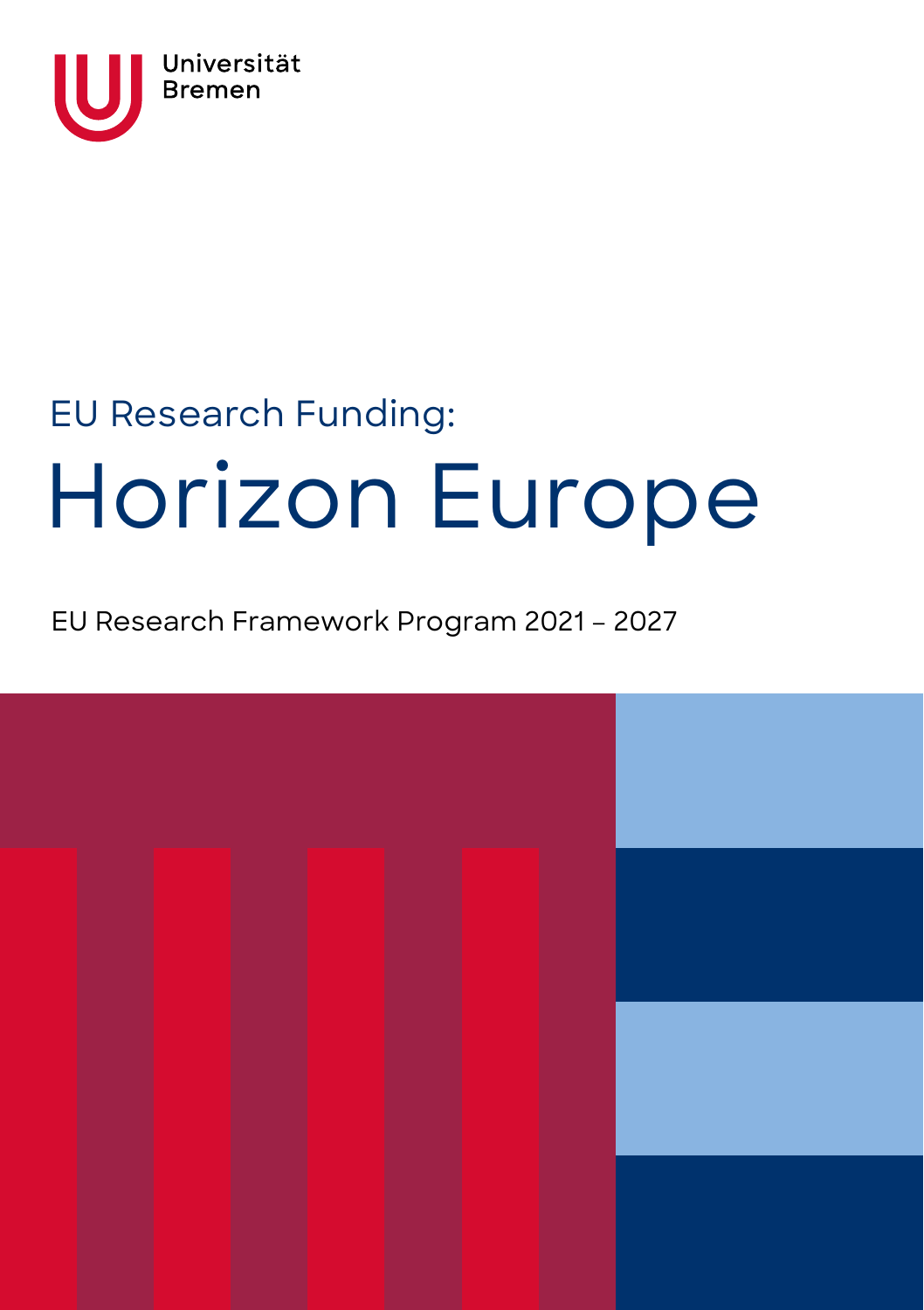# **TABLE OF CONTENTS**

|                                            | 1. WELCOME                                              |    |  |  |
|--------------------------------------------|---------------------------------------------------------|----|--|--|
| 2. A BRIEF OVERVIEW OF HORIZON EUROPE<br>6 |                                                         |    |  |  |
| 2.1                                        | What is Horizon Europe?                                 | 6  |  |  |
| 2.2                                        | Who can participate in Horizon Europe proposals?        | 9  |  |  |
| 2.3                                        | <b>Current calls</b>                                    | 9  |  |  |
| 2.4                                        | Project duration and required number of partners        | 10 |  |  |
| 2.5                                        | Funding quotas                                          | 10 |  |  |
| 2.6                                        | ERC and Marie Skłodowska-Curie funding in the spotlight | 11 |  |  |
| 2.6.1                                      | <b>ERC</b>                                              | 11 |  |  |
|                                            | 2.6.2 Marie Skłodowska-Curie                            | 13 |  |  |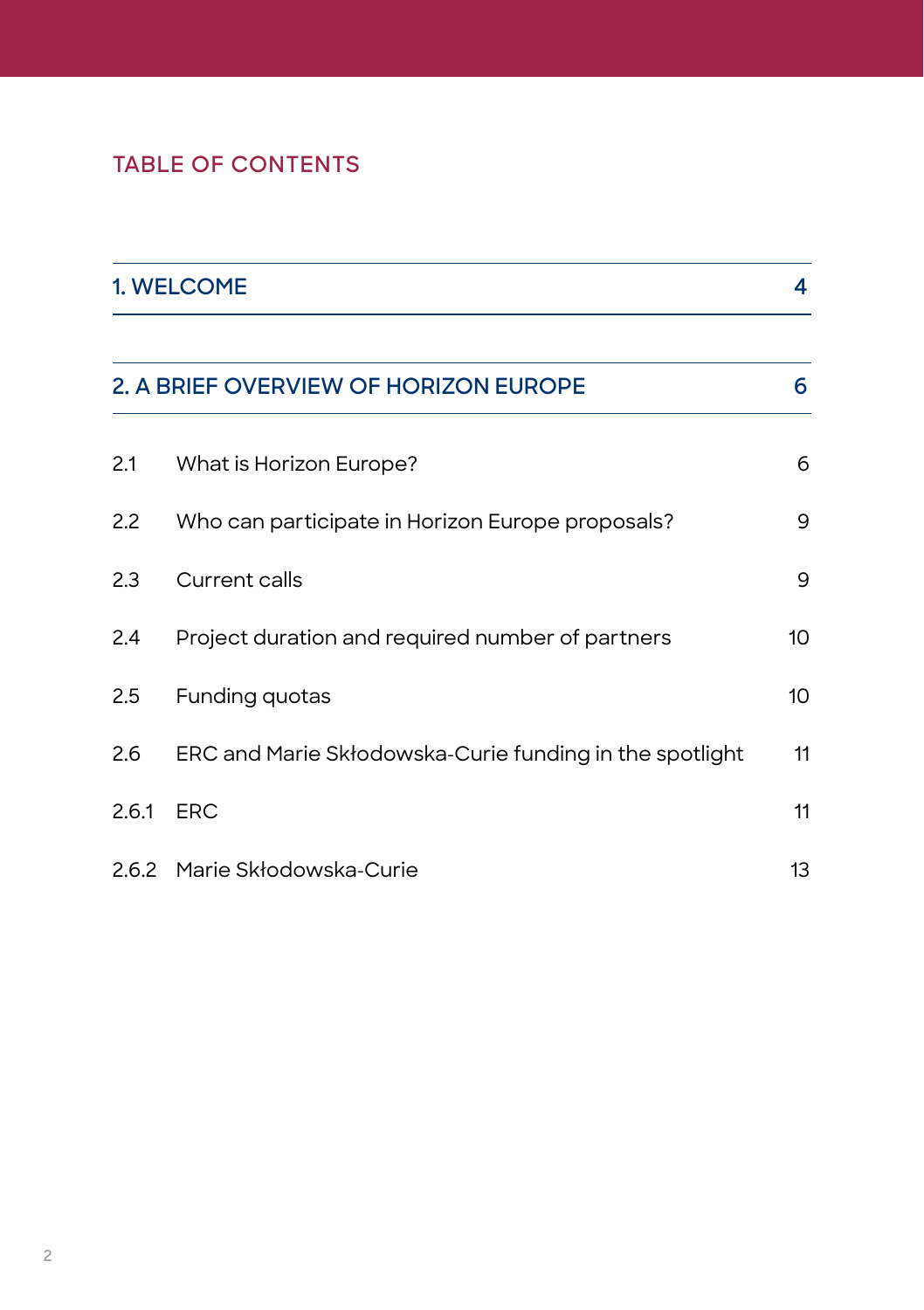| 3. SUBMISSION OF PROPOSALS |                                                        |    |  |  |
|----------------------------|--------------------------------------------------------|----|--|--|
| 3.1                        | How can I apply?                                       | 16 |  |  |
| 3.2                        | What else must be taken into account?                  | 17 |  |  |
| 3.3                        | Become an evaluator                                    |    |  |  |
| 3.4                        | Other funding opportunities                            |    |  |  |
|                            | <b>4. ADVISORY AND SUPPORT SERVICES</b>                | 19 |  |  |
|                            | 5. STRATEGIC INTERNATIONAL PARTNERSHIPS                | 20 |  |  |
| 5.1                        | YERUN - Young European Research Universities Network   | 20 |  |  |
|                            | 5.2 YUFE - Young Universities for the Future of Europe | 21 |  |  |
|                            | <b>6. OUTLOOK AND MOTIVATION</b>                       | 23 |  |  |
|                            | 7. CONTACTS IN UNIT 12 RESEARCH SERVICES               | 23 |  |  |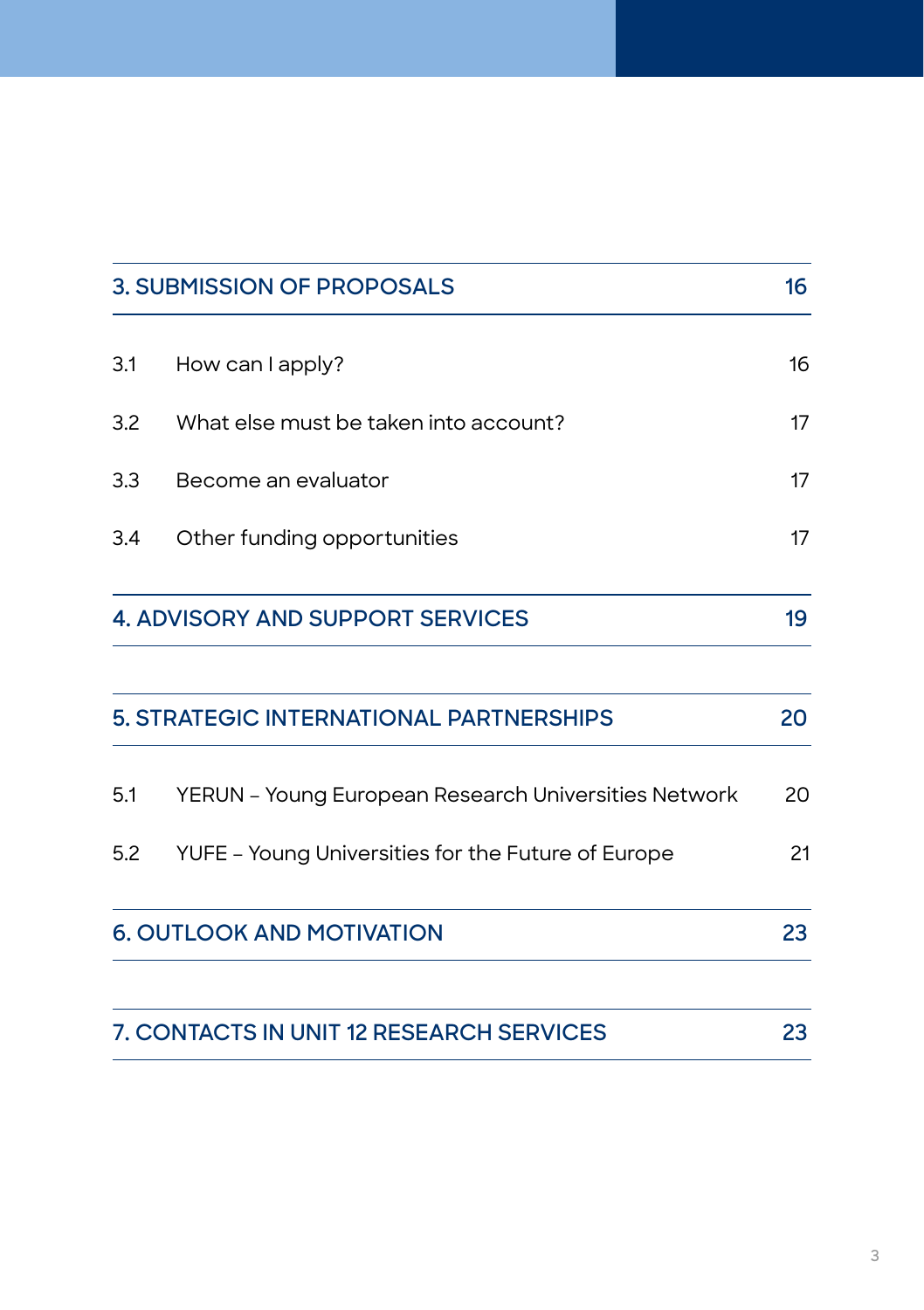## **1. WELCOME**



#### **Dear Researchers,**

I'm glad that you have opened the University of Bremen's handout about "Horizon Europe", in which we give you a compact overview of the new European Union research framework program.

Perhaps you are one of the researchers at the University of Bremen who have already gath-

ered experience with the instruments of the EU funding program. Perhaps you have never encountered the EU's funding program for research and innovation, but have an idea for a research project and don't yet know which format within the framework of "Horizon Europe" could come into question for you. We would like to invite you to discover more about "Horizon Europe" with us, regardless of the source of your motivation, and entirely independent of your previous experience or career stage.

"Horizon Europe" comprises a multitude of formats, ranging from the specific funding of individual researchers and "classical" collaborative projects with European and other international partners, to market-oriented innovation and transfer projects.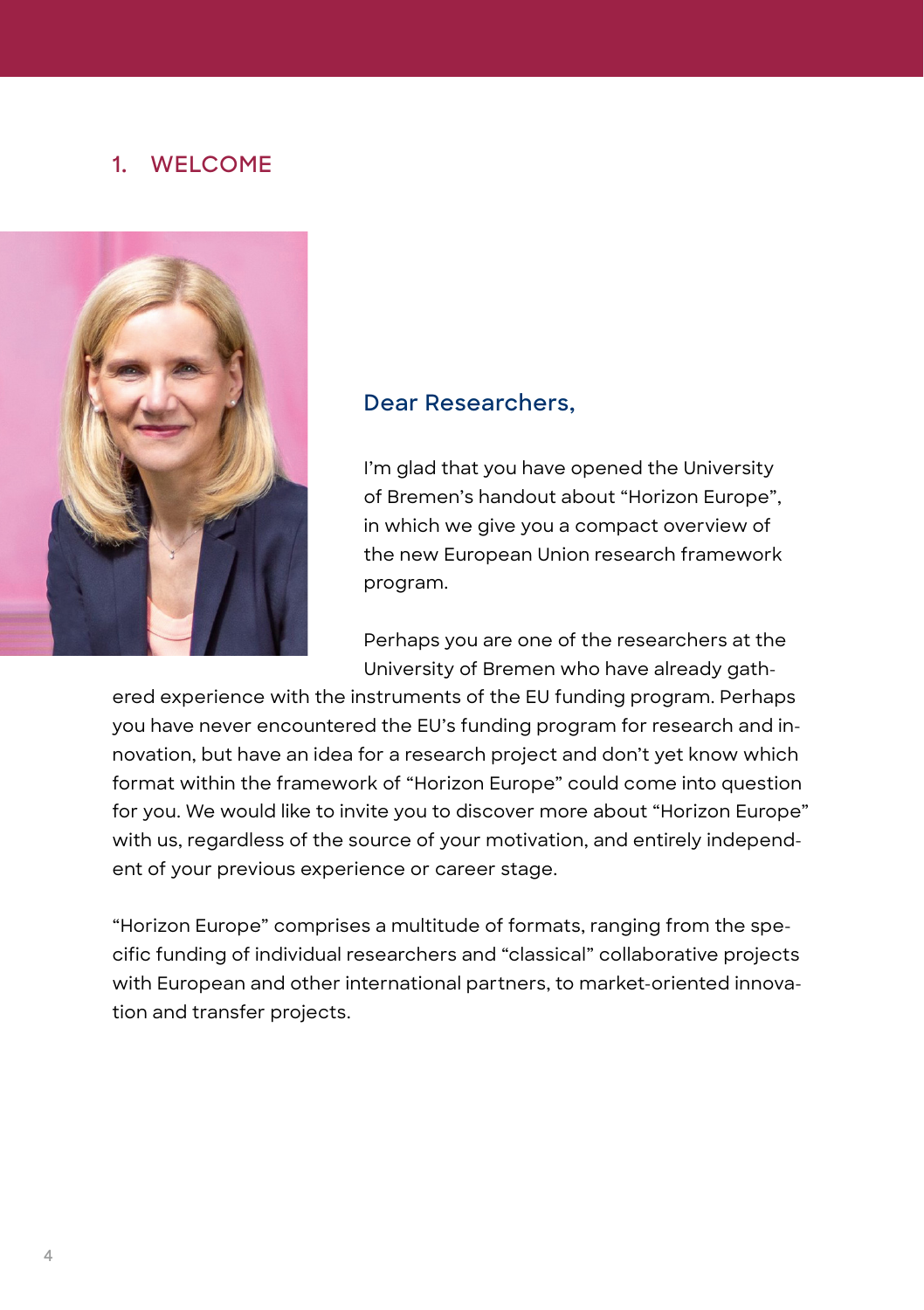As a scientist at the University of Bremen, you are a member of a university that aims to become a European research university and is dedicated to the future of Europe within the Young Universities for the Future of Europe (YUFE) alliance.

"Horizon Europe" set its emphasis on research into current social challenges relating to culture, health, the environment, digitalization and mobility. In these areas, there are numerous touch points with our research at the University of Bremen.

Based on your research topics and interests, I would like to encourage you to participate in the manifold activities within the framework of "Horizon Europe". In order to find the appropriate funding format for you and enable your active participation, you will be supported by the EU counselors of the Research Services of University of Bremen (Unit 12).

Please feel free to direct your questions and suggestions to me as Vice President Research.

**Professor Jutta Günther** *Vice President Research*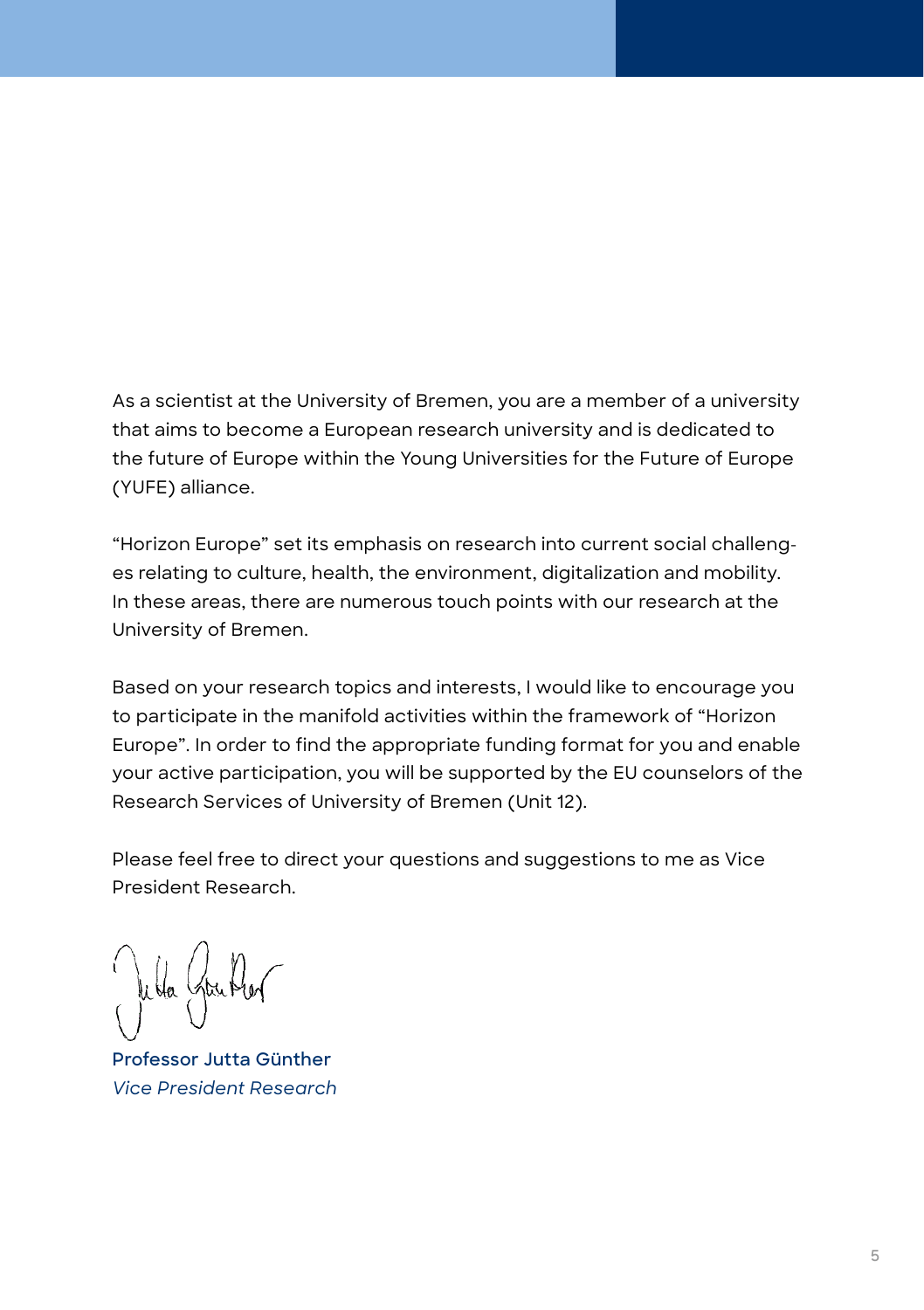# **2. A BRIEF OVERVIEW OF HORIZON EUROPE**

## **2.1 WHAT IS HORIZON EUROPE?**

- Horizon Europe is the EU's key funding program for research and innovation and comprises all research and innovation funding instruments
- Objectives:
	- Realization of a knowledge- and innovation-based society
	- Realization of a competitive economy
	- To play a role in the solution of current societal challenges in Europe and beyond
- ǿ Timeframe 2021 2027
- Budget of around EUR 95 billion

#### **The Structure of the Horizon Europe Program**



European Commission *© European Commission*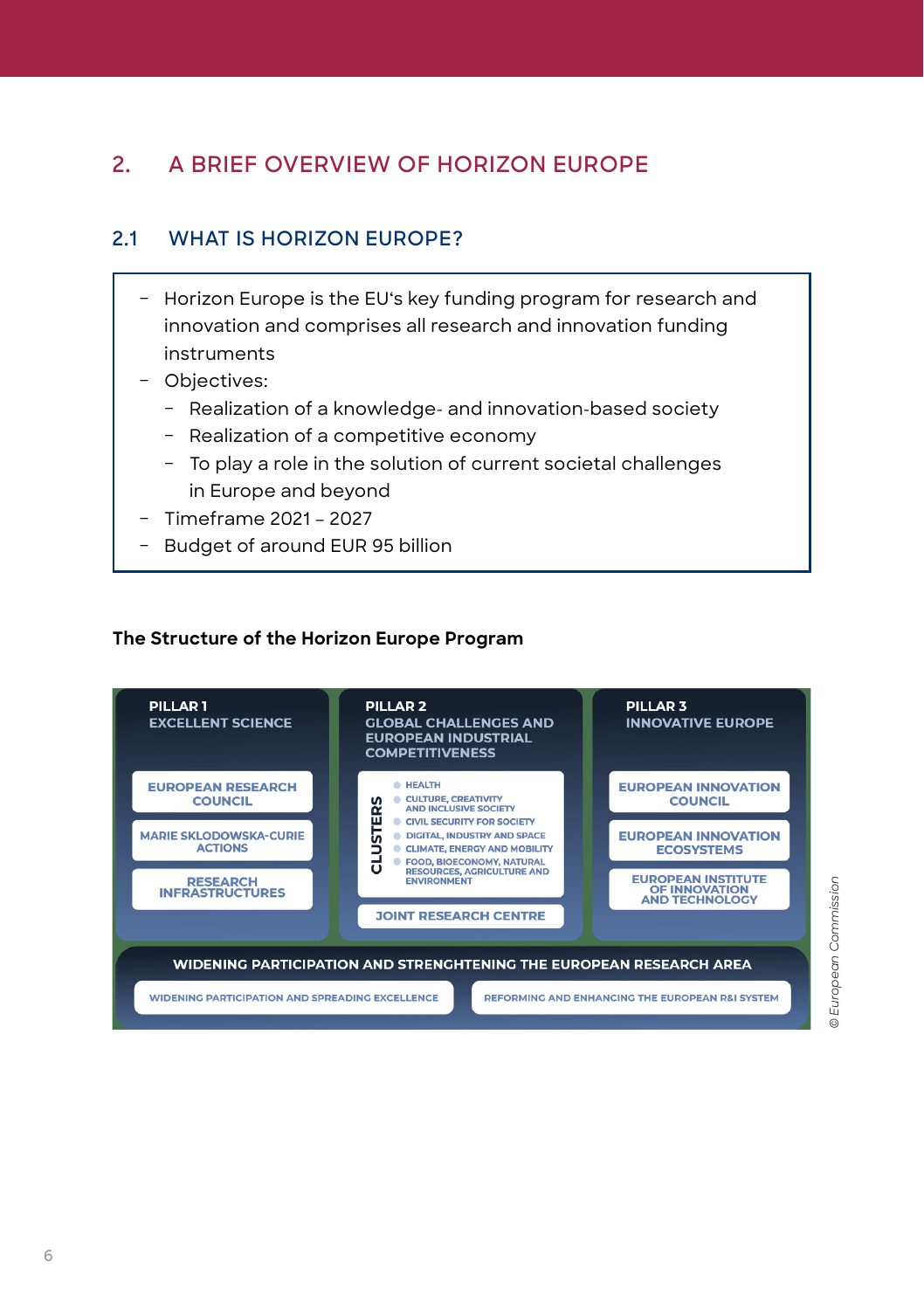#### **Pillar I – Excellent Science**

Predominantly bottom-up funding for individual researchers and research groups.

- ǿ **The European Research Council (ERC)** funds open-topic projects in frontier science conducted by excellent researchers at various career levels ; see section **2.6.1.** for details.
- Marie Skłodowska-Curie Actions (MSCA) are grants in the form of open-topic call that foster the mobility, education, and career development of researchers in postdoctoral fellowships, and the exchange of staff; see section **2.6.2.** for details.
- ǿ **Research infrastructures** serve the purpose of funding the establishment, maintenance and improvement of access to research infrastructures.

#### **Pillar II – Global Challenges and European Industrial Competitiveness**

**Top-down** managed joint projects should contribute to the solution of global challenges, the realization of sustainable development within the meaning of Agenda 2030 and the Paris Agreement on Climate Change, knowledge gained through research funding, and the fostering of all forms of innovation. The topics are concentrated into six clusters. They call for the interdisciplinary development of innovative solutions – wherever possible, with the involvement of the humanities and social sciences. Promising solutions must be tested, demonstrated, and upscaled.

#### **Missions**

Missions are research and innovation instruments that address ambitious goals to meet current societal challenges in an interdisciplinary manner within a predefined period of time (max. ten years). The missions are split over five thematic areas ("Mission Areas), and are anchored alongside the regular calls in the thematically relevant clusters in Pillar II of the framework program:

- Adaptation to climate change including societal transformation
- Cancer
- Healthy oceans, seas, coastal and inland waters
- ǿ Climate-neutral and smart cities
- Soil Health and Food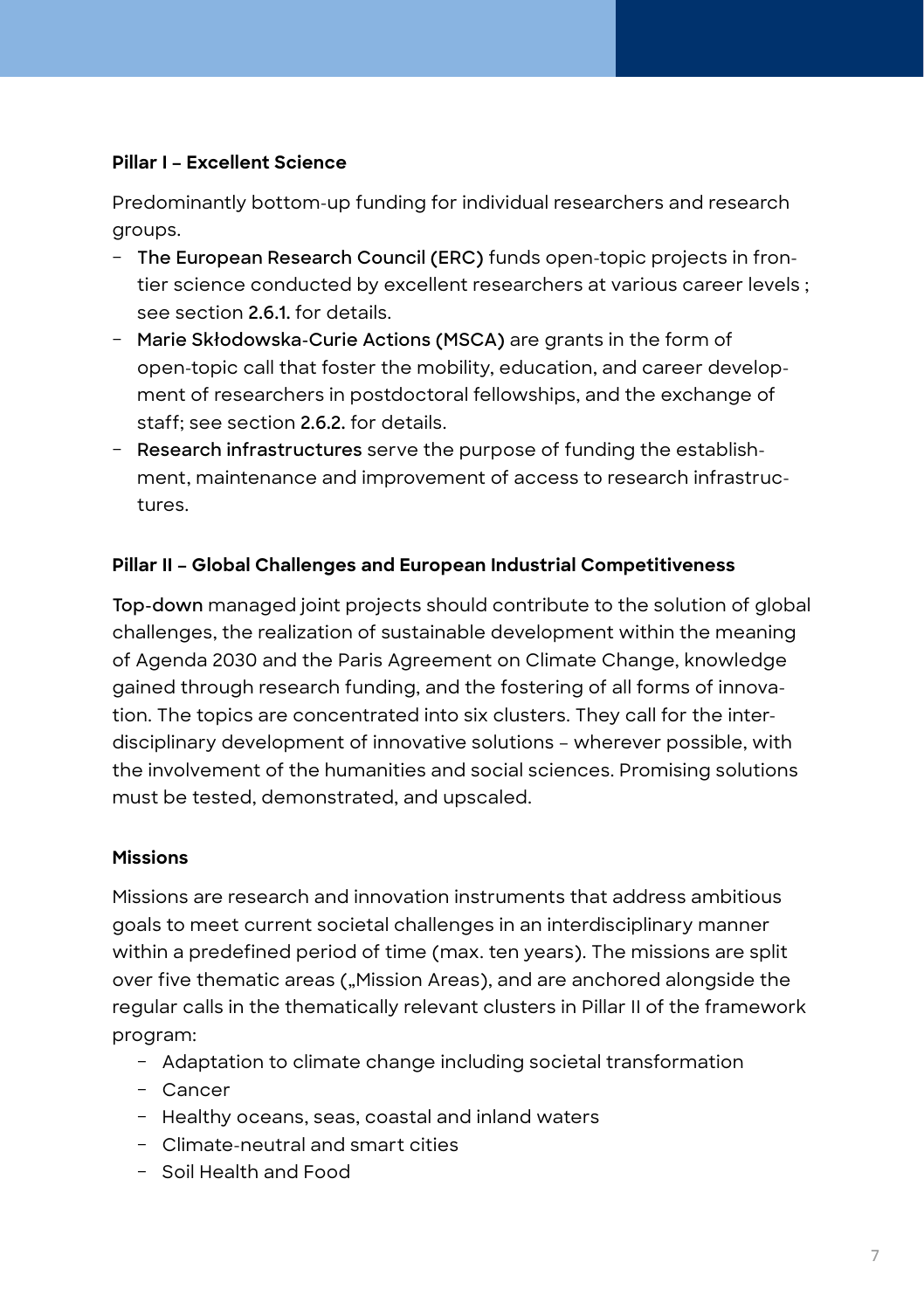#### **Pillar III – Innovative Europe**

Both bottom-up and top-down managed joint projects for the promotion of all forms of innovation: from technological development, demonstration, and knowledge transfer to (market) maturity and launch. Correspondingly, it addresses small and medium-sized enterprises (SMEs), which, in collaboration with researchers, can contribute to raising the levels of European innovation.

**More detailed information about the three pillars, the missions, and the program areas horizontal to the pillars is provided on the websites of the EU-Bureau of the BMBF (Bundesministerium für Bildung und Forschung), (in German only)), the European Liaison Office of the German Research Organisations – KoWi, and the European Commission:** 

[www.horizont-europa.de](http://www.horizont-europa.de)

[https://www.kowi.de/en/kowi/Horizon-Europe/horizon-europe/horizon-eu](https://www.kowi.de/en/kowi/Horizon-Europe/horizon-europe/horizon-europe-2.aspx)[rope-2.aspx](https://www.kowi.de/en/kowi/Horizon-Europe/horizon-europe/horizon-europe-2.aspx)

[https://ec.europa.eu/info/research-and-innovation/funding/funding-op](https://ec.europa.eu/info/research-and-innovation/funding/funding-opportunities/funding-programmes-and-open-calls/horizon-europe_en)[portunities/funding-programmes-and-open-calls/horizon-europe\\_en](https://ec.europa.eu/info/research-and-innovation/funding/funding-opportunities/funding-programmes-and-open-calls/horizon-europe_en)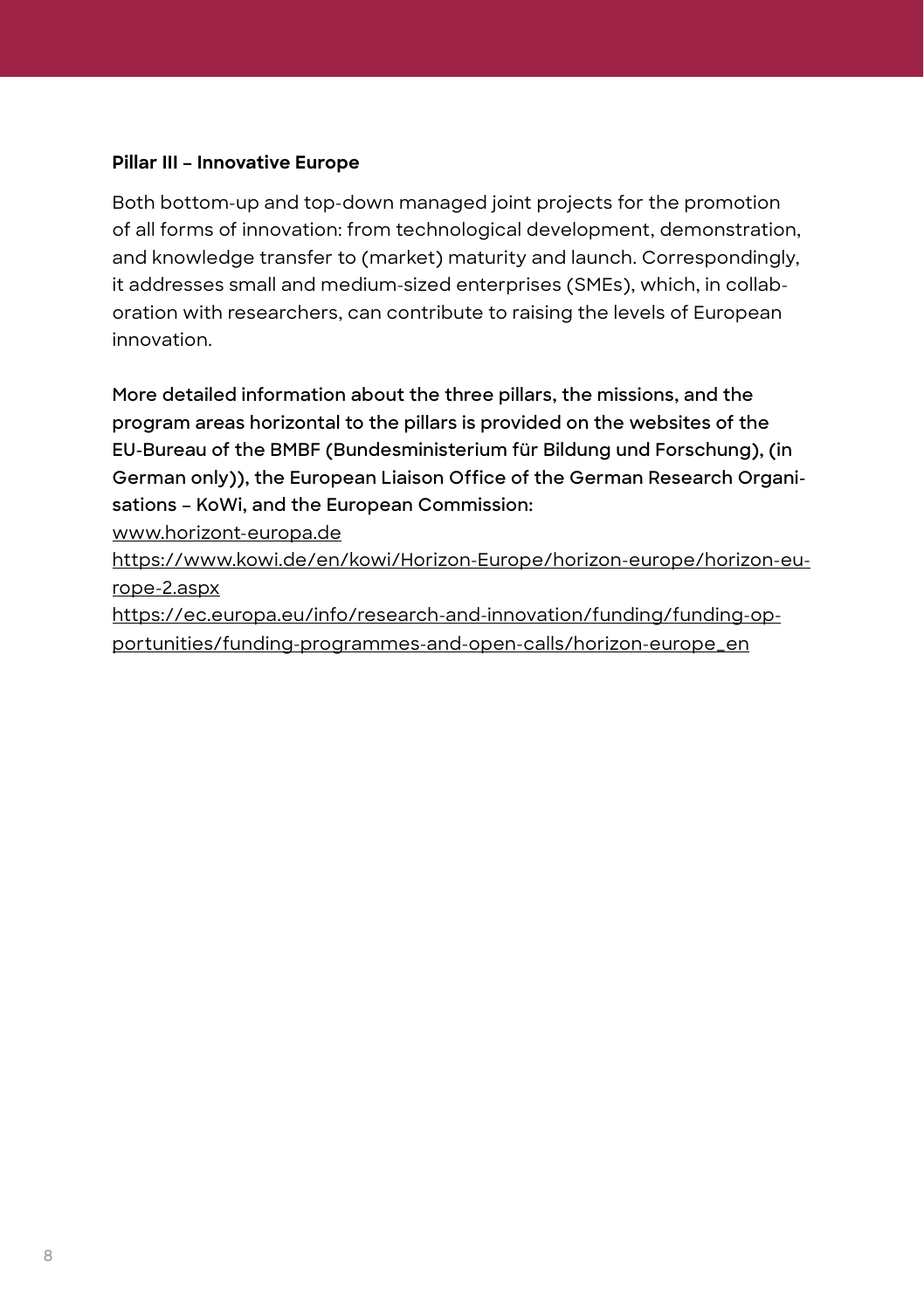## **2.2 WHO CAN APPLY TO PARTICIPATE IN THE HORIZON EUROPE PROGRAM?**

- Both individual researchers and research groups
- Participation depending on career level, project type and size of the project in individual funding and/or collaborative proposals
- Partners can be for example: Universities, research institutes, companies, associations
- Further criteria:
	- Is the object of the project idea basic research or applied research?
	- Is mobility funding the right form for ongoing career development?



## **2.3 CURRENT CALLS**

Can be found in the EU Funding & Tenders Portal: The portal also provides a full text search function for all current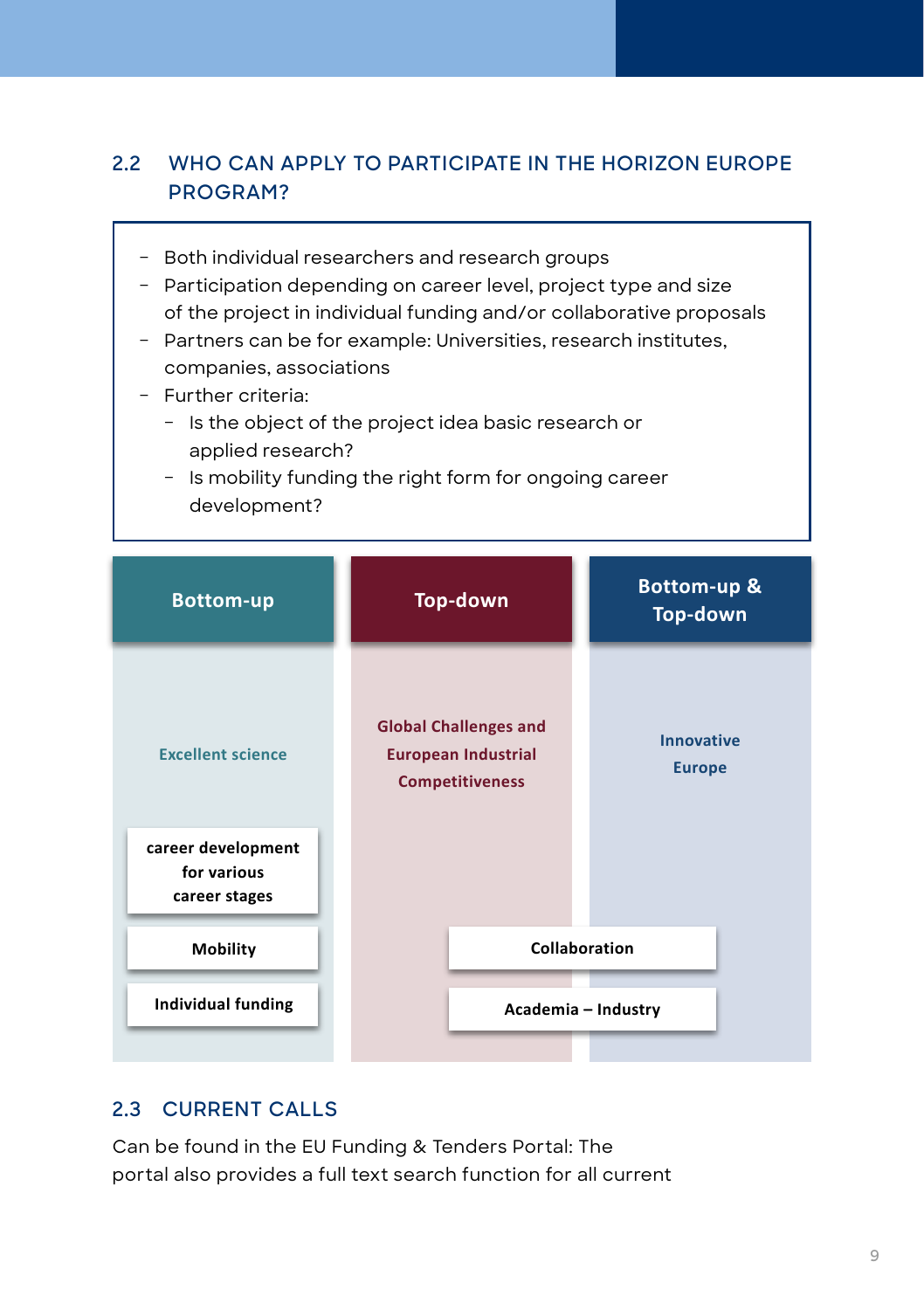calls in Horizon Europe. Further information about the application process can be found in section **3.1.**

[https://ec.europa.eu/info/funding-tenders/opportunities/portal/screen/](https://ec.europa.eu/info/funding-tenders/opportunities/portal/screen/programmes/horizon) [programmes/horizon](https://ec.europa.eu/info/funding-tenders/opportunities/portal/screen/programmes/horizon)

## **2.4 PROJECT DURATION AND REQUIRED NUMBER OF PARTNERS**

A typical small to medium scale collaborative project usually takes two to four years; larger projects may take between three and five years. There are no formal limits. Good project planning must contain a sound timeframe with clearly defined milestones and objectives. The work programs with minimum and maximum budgets for projects can give an indication to an appropriate project timeframe.

How many partners and which countries should be involved depends on the orientation of the project in terms of content. Although there are no fixed limits for maximum duration, there are, as a rule, minimum requirements with regard to the number of partners and, in some cases, the types of organizations.

## **2.5 FUNDING RATES**

For universities, the Horizon Europe project funding rates for research and innovation actions (Research and Innovation Actions/RIA, collaborative research, ERC projects), innovation actions /IA, and coordination and support actions (CSA) for all organization types amounts to 100 % of eligible direct costs (personnel costs, travel expenses, or costs for goods and services) plus a flat rate of 25 percent for indirect costs (overhead cost).

The rates may differ for other funding lines. In Marie Skłodowska-Curie Actions, for example, unit costs and lower indirect costs are paid.

**The web pages of the EU Office of the Federal Ministry of Education and Research – BMBF (Bundesministerium für Bildung und Forschung, in German only) provide more detailed information about funding instruments and funding rates:**  [www.horizont-europa.de/de/Instrumente-1718.html](http://www.horizont-europa.de/de/Instrumente-1718.html) [www.horizont-europa.de/de/Finanzen-1728.html](http://www.horizont-europa.de/de/Finanzen-1728.html) [https://www.kowi.de/en/kowi/Horizon-Europe/horizon-europe/horizon-eu](https://www.kowi.de/en/kowi/Horizon-Europe/horizon-europe/horizon-europe-2.aspx)[rope-2.aspx](https://www.kowi.de/en/kowi/Horizon-Europe/horizon-europe/horizon-europe-2.aspx)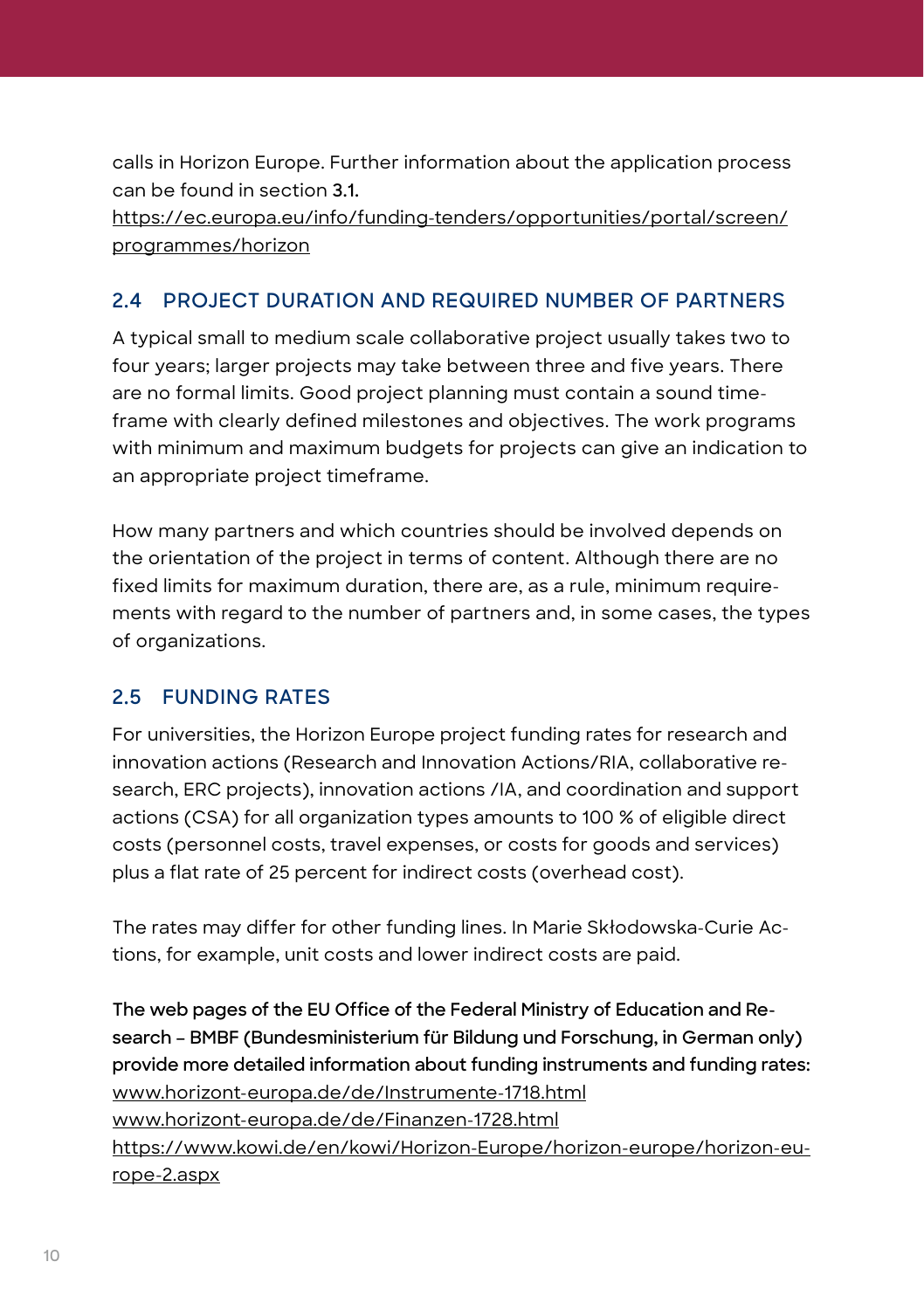## **2.6 ERC AND MARIE SKLODOWSKA-CURIE FUNDING OPTIONS IN THE SPOTLIGHT**

## **2.6.1 ERC**

#### **The Objective of Funding**

The University Executive Board wishes to further internationalize the academic staff and motivate outstanding researchers to realize their excellent research projects at the University of Bremen. The funding opportunities offered by the European Research Council (ERC) are eminently suitable for this.

**The mission of the ERC is to strengthen the dynamism, creativity, and scientific excellence of European research on the following principles and to ensure that the world's best researchers conduct their research projects in Europe:**

- Scientific autonomy
- Fostering of excellent and innovative frontier research
- Scientific excellence is the sole criterion
- Applications can be made in any field of research, and the possibility of going beyond classical disciplinary bounderies (bottomup (investigator-driven), therefore also an attractive option for the humanities and social sciences)
- Independent researchers of any nationality, age and career level can apply for funding, regardless of where they are currently employed
- Submission possible as sole applicant (= no consortia, no networks, no co-financing required)
- simple and transparent application procedure for attractive, long-term funding
- ERC projects are portable

#### **ERC Funding Lines and Funding Conditions**

- a. ERC Starting Grants address promising early-career researchers starting their own, independent careers and wishing to set up their own research group.
- b. ERC Consolidator Grants address excellent researchers starting an independent career whose own independent research group is in the consolidation phase.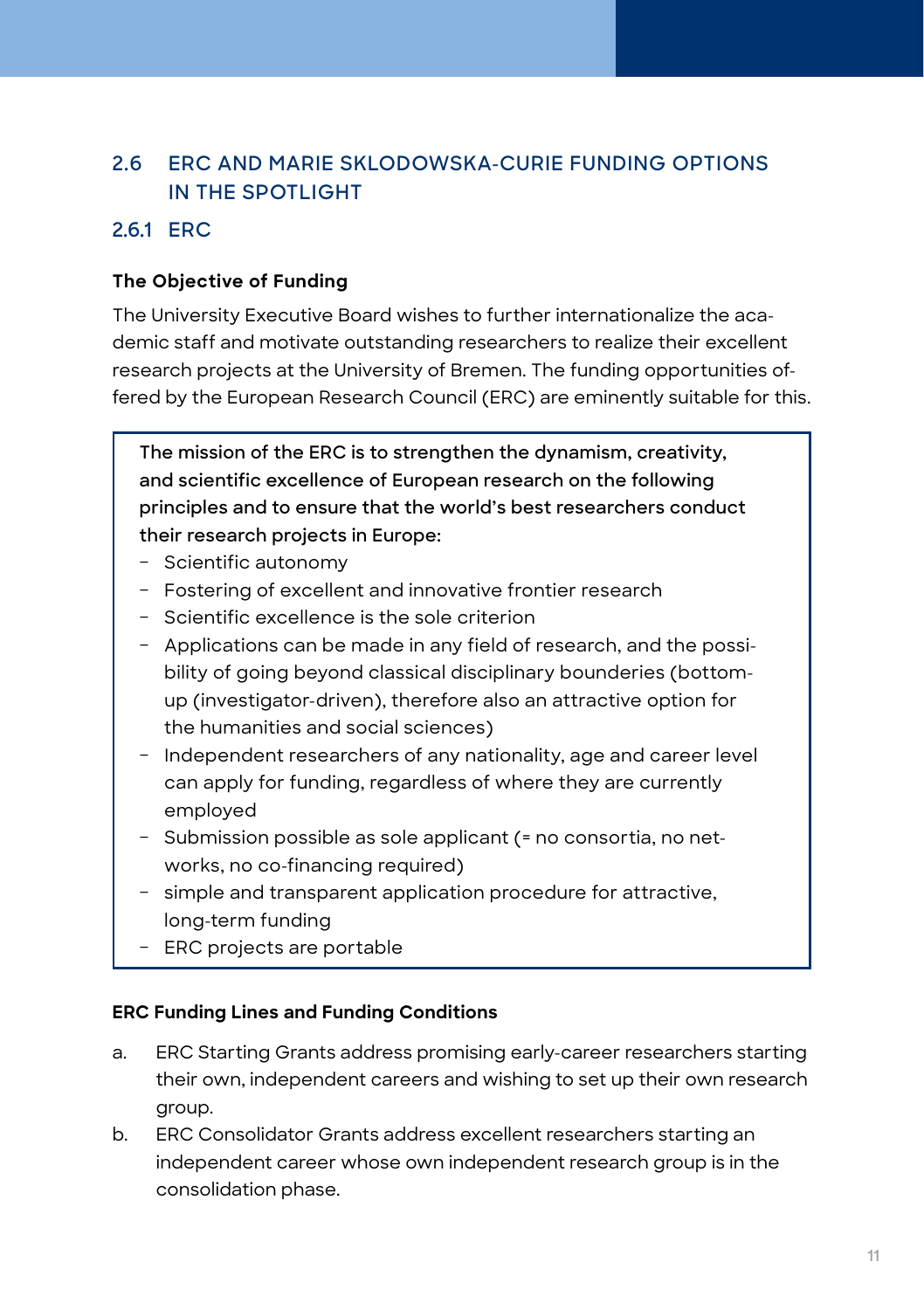- c. The target group of ERC Advanced Grants are established, active researchers with an outstanding research track record in the last ten years.
- d. ERC Synergy Grants address teams of two to four promising researchers whose projects are expected to lead to discoveries at interfaces between established disciplines and substantial advances at the frontiers of science. Teams must be made up of excellent early-career researchers and established active researchers with a track record of outstanding scientific achievement.
- e. Up until now, researchers who already hold an ERC grant and would like to pre-commercialize a research result from their current or recently completed project have been eligible to apply for a proof-of-concept grant. The aim of this was to assess the market potential of such an idea. The ERC Proof-of-Concept Grant is currently being evaluated by the ERC Scientific Council, and is therefore not a component of the currently applicable ERC Work Program 2021.

|                     | <b>Starting</b>               | Consolidator                   | <b>Advanced</b>                                                   | <b>Syngergy</b>                               |
|---------------------|-------------------------------|--------------------------------|-------------------------------------------------------------------|-----------------------------------------------|
|                     | Grant                         | Grant                          | Grant                                                             | Grant                                         |
| Qualification       | $2 - 7$<br>years<br>after PhD | $7 - 12$<br>years<br>after PhD | outstanding<br>research track<br>record over the<br>past 10 years | Group with 2 to<br>4 excellent<br>researchers |
| Funding             | Up to                         | Up to                          | Up to                                                             | 2020 up to                                    |
|                     | EUR 2 million                 | EUR 2.5 million                | EUR 3.5 million                                                   | 14 million EUR                                |
| Duration            | Up to                         | Up to                          | Up to 5                                                           | 2020 up to                                    |
|                     | 5 years                       | 5 years                        | years                                                             | 6 years                                       |
| Closing<br>deadline | 4/12/2021                     | 4/20/2021                      | 8/31/2021                                                         | <b>No call 2021</b>                           |
|                     | 1/13/2022                     | 3/17/2022                      | 4/28/2022                                                         | 11/10/2021                                    |

<https://www.eubuero.de/erc-germany.htm>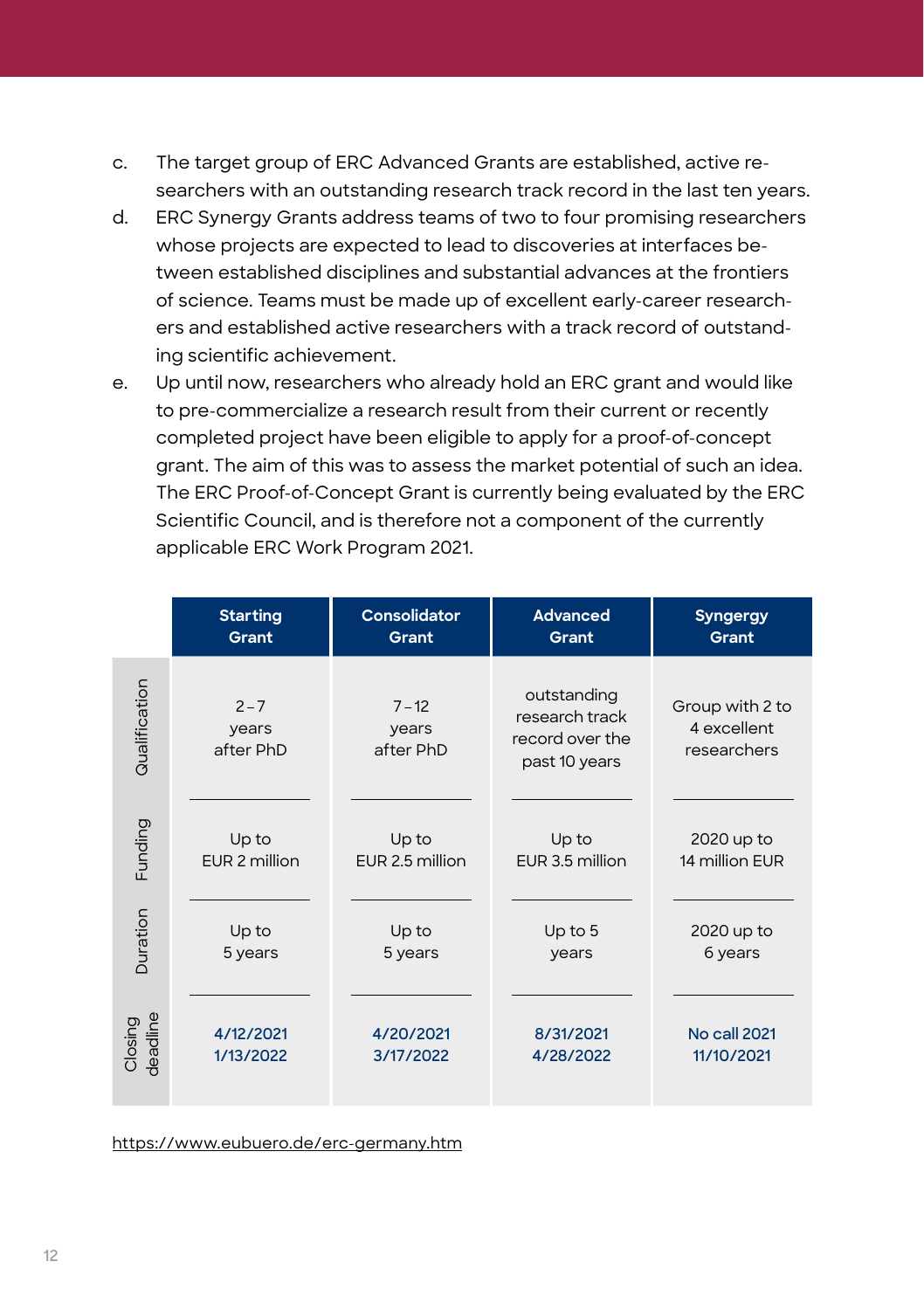#### **Why ERC proposals make good sense:**

- Manageable effort required for submission procedure
- High funding to secure the establishment of an own research group
- Accelerates career development
- No age limit (advantage over Emmy Noether/DFG)
- High appreciation of funding not only in higher education institutions
- ERC-Grants enhance the international visibility of the beneficiaries and their host institutes

**Advisory:** Research Services, Silke Reinold, eu@vw.uni-bremen.de, **Tel.** +49 421 218–60326

## **2.6.2 MARIE SKLODOWSKA-CURIE**

#### **The Objectives of Funding**

At the University of Bremen, the key focus is set on the funding of researchers at the beginning their academic career. In the PhD and postdoc phases, mobility and the gathering of international experience should be enabled and appealingly structured. The objective of the Marie-Curie Actions for the promotion of the mobility of early-career researchers is to make Europe more attractive for researchers. They are successfully proven instruments for the promotion of mobility and enhancing attractiveness to international applicants. In addition to the work in another country, mobility always sets its sights on interdisciplinary exchange and the gathering of intersectoral experience in other organizations or enterprises to assure optimal fostering of competencies and careers.

#### **The Four MSCA Funding Lines Focus on:**

- Researchers and researcher education
- Career development
- Development of expertise
- Transnational mobility
- Intersectoral mobility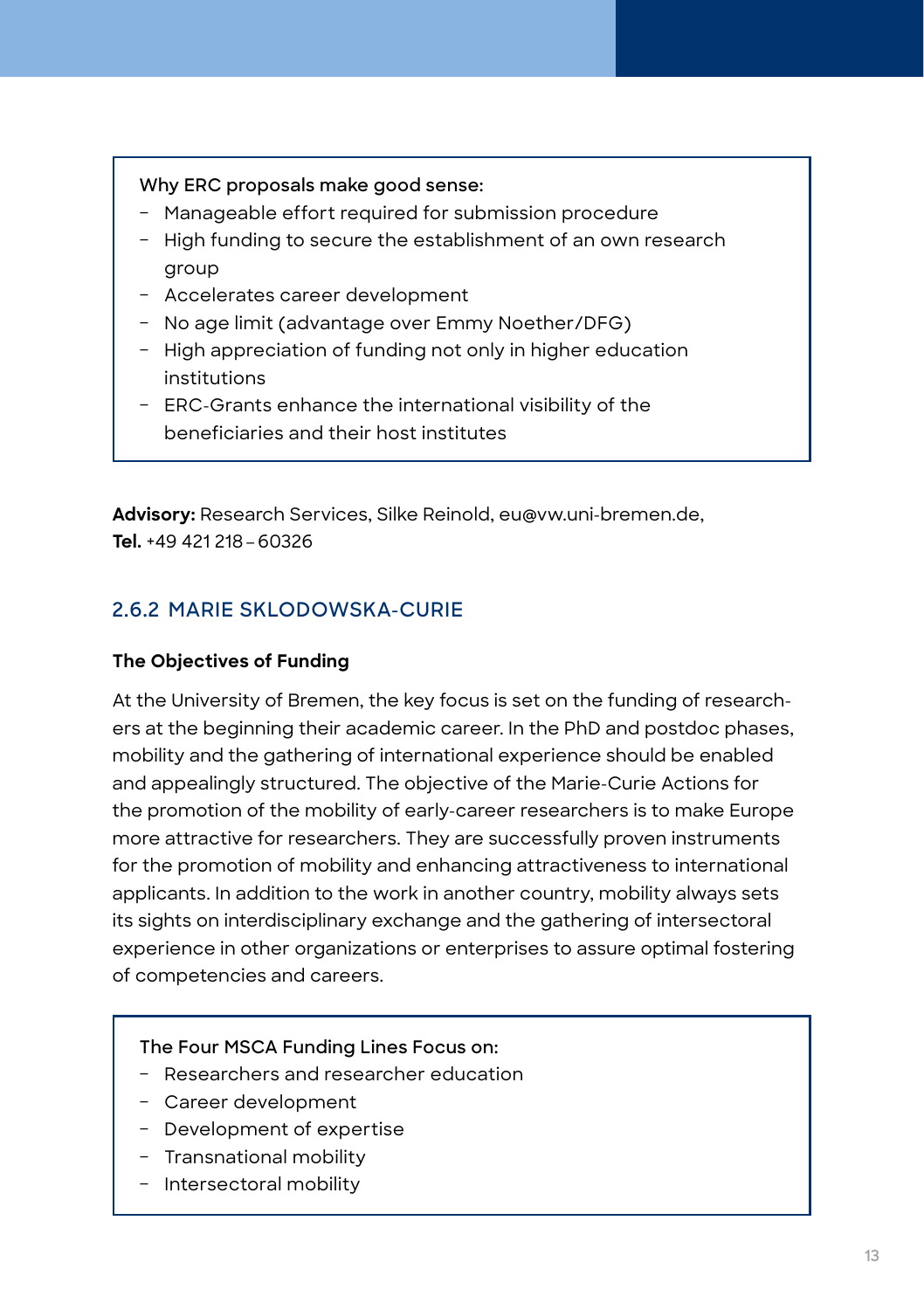#### **MSCA Funding Lines and Funding Conditions**

- a. **Doctoral Networks (DN)** including industrial doctorates and joint doctorates offer a structured doctoral education within the European network.
- b. **Postdoctoral Fellowships (PF)** enable candidates to apply for temporary position abroad within the European Fellowship or Global Fellowship; refer to the text field European Fellowship / Global Fellowship for details.
- c. **Staff Exchange (SE)** strengthens international connections through the exchange of personnel with European and international partners.
- d. **COFUND** enables co-financing for regional, national and international PhD or post-doctoral programs.

| Fellowship (EF)<br>European | Research stay in Europe<br>- Post-doctoral researchers of any nationality, up to 8 years<br>after PhD<br>- 12-24 months in a member state or associated country                                                                                                                                                                                                                                             |
|-----------------------------|-------------------------------------------------------------------------------------------------------------------------------------------------------------------------------------------------------------------------------------------------------------------------------------------------------------------------------------------------------------------------------------------------------------|
| Fellowship (GF)<br>Globa    | Research stay outside Europe (with mandatory return phase)<br>Post-doctoral researchers up to 8 years after PhD, nationals of<br>$\qquad \qquad -$<br>a member state or associated country, or long-term research<br>residency in Europe (>= 5 years, uninterrupted)<br>- 12 - 24 months in a non-associated third country + 12-month<br>mandatory return to Europe (member state or associated<br>country) |
| Closing date                | 2021: 10/12/2021                                                                                                                                                                                                                                                                                                                                                                                            |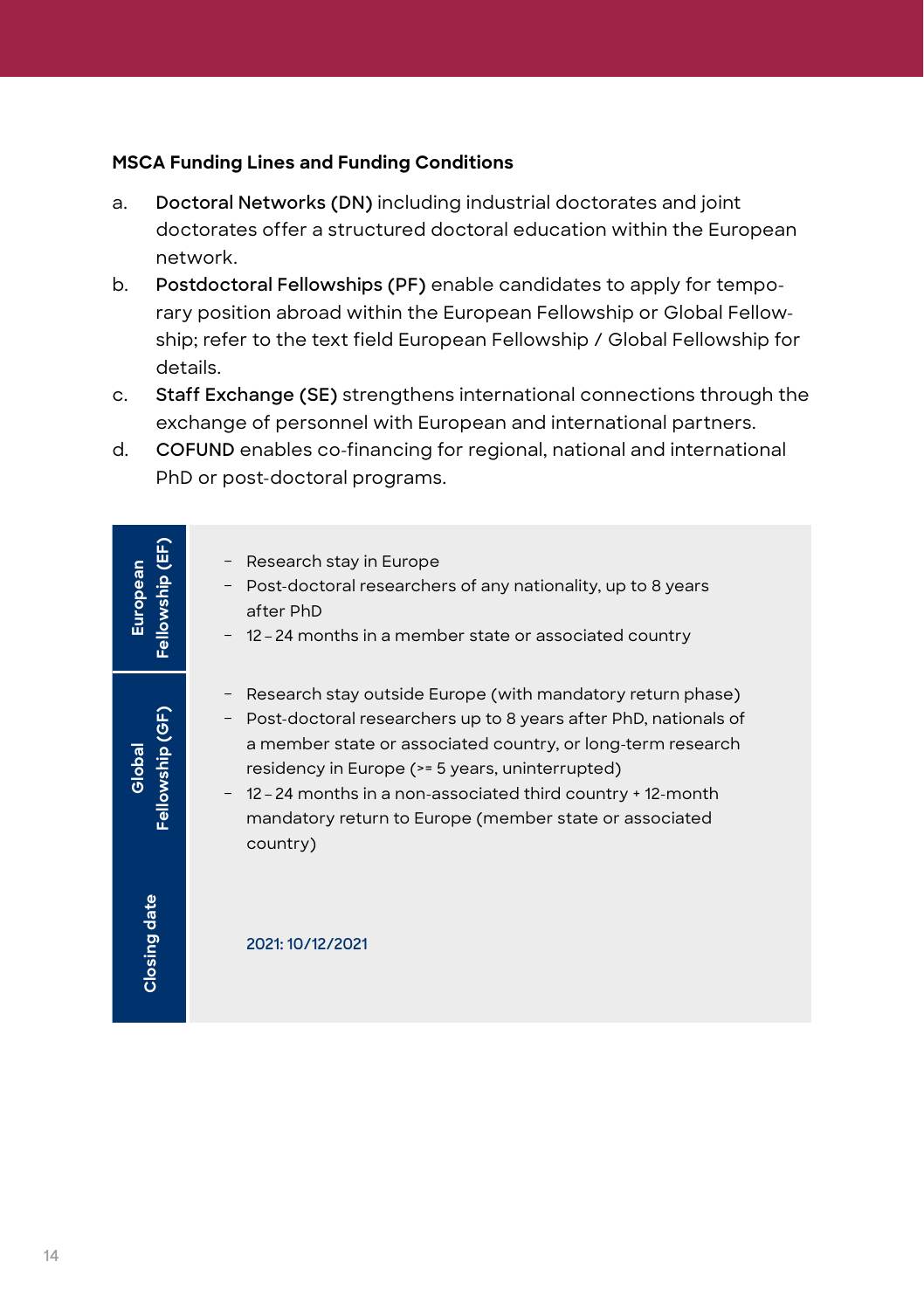**Why a Postdoctoral Fellowship Is So Attractive for Early-Career Researchers:** 

- Application for a temporary position abroad for up to two years
- International renown for beneficiaries of funding and host institutes, high visibility
- Disciplinary and supra-disciplinary career development as an essential aspect of the application
- Excellent international networking opportunities in early phases of career development

The University of Bremen concludes full TV-L 13 employment agreements with MSCA fellows (TV-L 13 = remuneration grade 13 for German civil servants). Potential differences between the unit costs paid by the EU and TV-L 13 remuneration must be financed by the hosting faculty of the University of Bremen. The state of Bremen co-finances part of the difference in order to support the Europeanization of young scientists and the implementation of the framework for good employment conditions.

Before participating in EU MSCA programs, hosting faculties of the university must first determine whether they can finance the co-payment.

For further information, please contact: eu@vw.uni-bremen.de

**Advisory services:** Research Services, Dr. Andrea Gottlieb, eu@vw.uni-bremen.de, **Tel.** +49 421 218–60322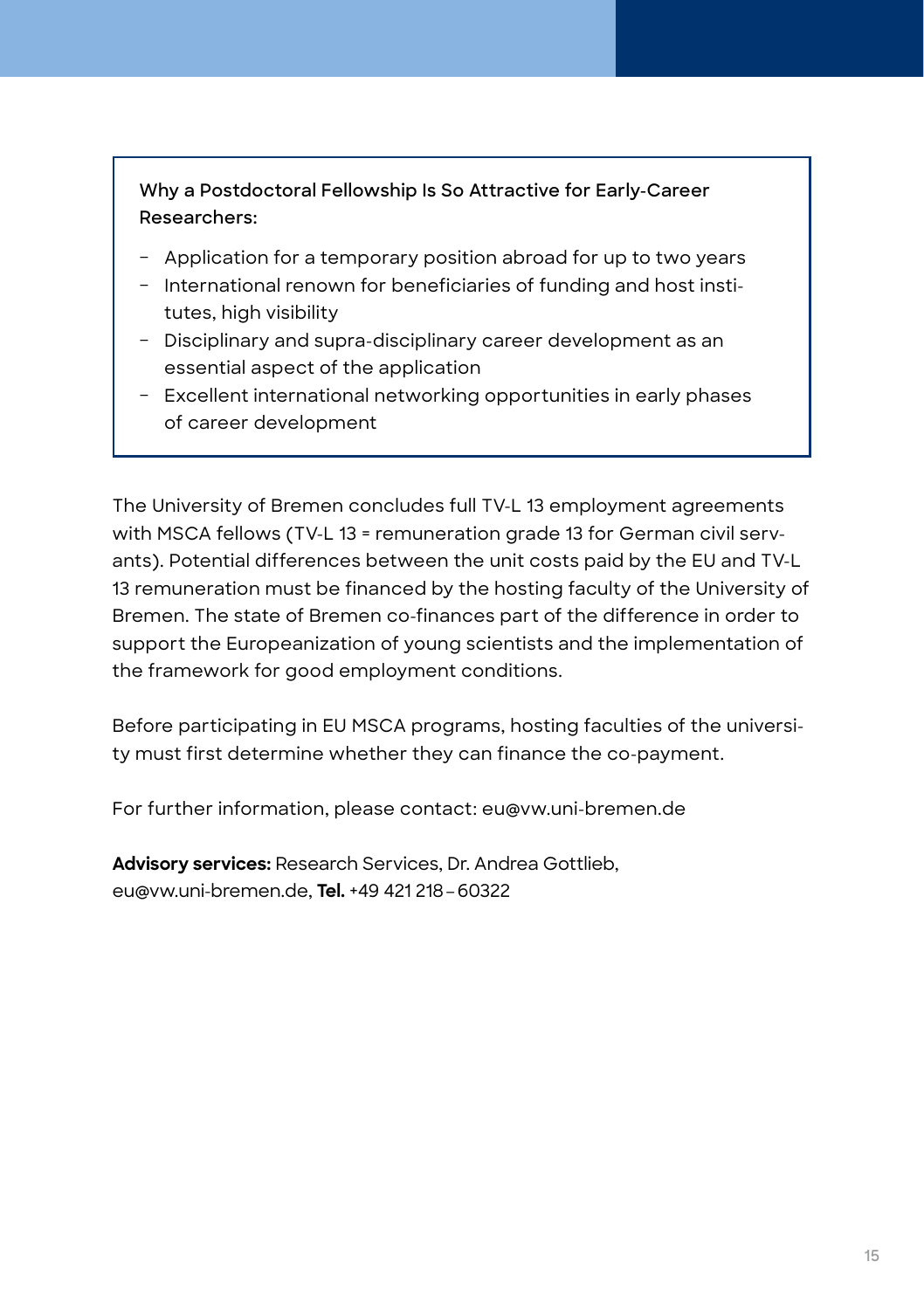# **3. SUBMISSION OF PROPOSALS**

## **3.1 HOW CAN I APPLY?**

**1. Registration** in the Funding & Tenders-Portal: Before participants can actively use the portal, they must register once only by entering their name and a valid e-mail address in the EU login function of the Funding & Tenders-Portal. By entering your password and e-mail address, you have personal access to the portal for an overview of all open and forthcoming calls for proposals, as well as for project realization in Horizon Europe.

<https://webgate.ec.europa.eu/cas/eim/external/register.cgi>

| University of Bremen: data for the electronic submission<br>of proposals in Horizon Europe |                                       |  |  |  |
|--------------------------------------------------------------------------------------------|---------------------------------------|--|--|--|
| PIC (Participant Identity Code)                                                            | 999987454                             |  |  |  |
| Organization short name                                                                    | UBremen                               |  |  |  |
| Lear                                                                                       | Silke Reinold, sreinold@uni-bremen.de |  |  |  |

**2. Read the work program and other relevant documents:** All the necessary documents are available in the Funding & Tenders-Portal. In addition, all proposals must be submitted via the portal, and, if successful, the portal must be used for the preparation of grant agreements and contracts and all other administrative and project management tasks.

[https://ec.europa.eu/info/funding-tenders/opportunities/portal/screen/](https://ec.europa.eu/info/funding-tenders/opportunities/portal/screen/how-to-participate/reference-documents;programCode=HORIZON) [how-to-participate/reference-documents;programCode=HORIZON](https://ec.europa.eu/info/funding-tenders/opportunities/portal/screen/how-to-participate/reference-documents;programCode=HORIZON)

**3. Contact the University of Bremen EU Advisory Service** for practical assistance with the submission of your proposal. You can find details of the services offered by the EU Advisory Service in section 4. It also helps you to find the contact persons you can consult in other administrative units of the university.

**4. Timing:** Calls open around five months before the proposal submission deadline. The respective work programs are publicized before the opening of the call. They precisely describe the funding requirements and objectives and thus enable timely project planning.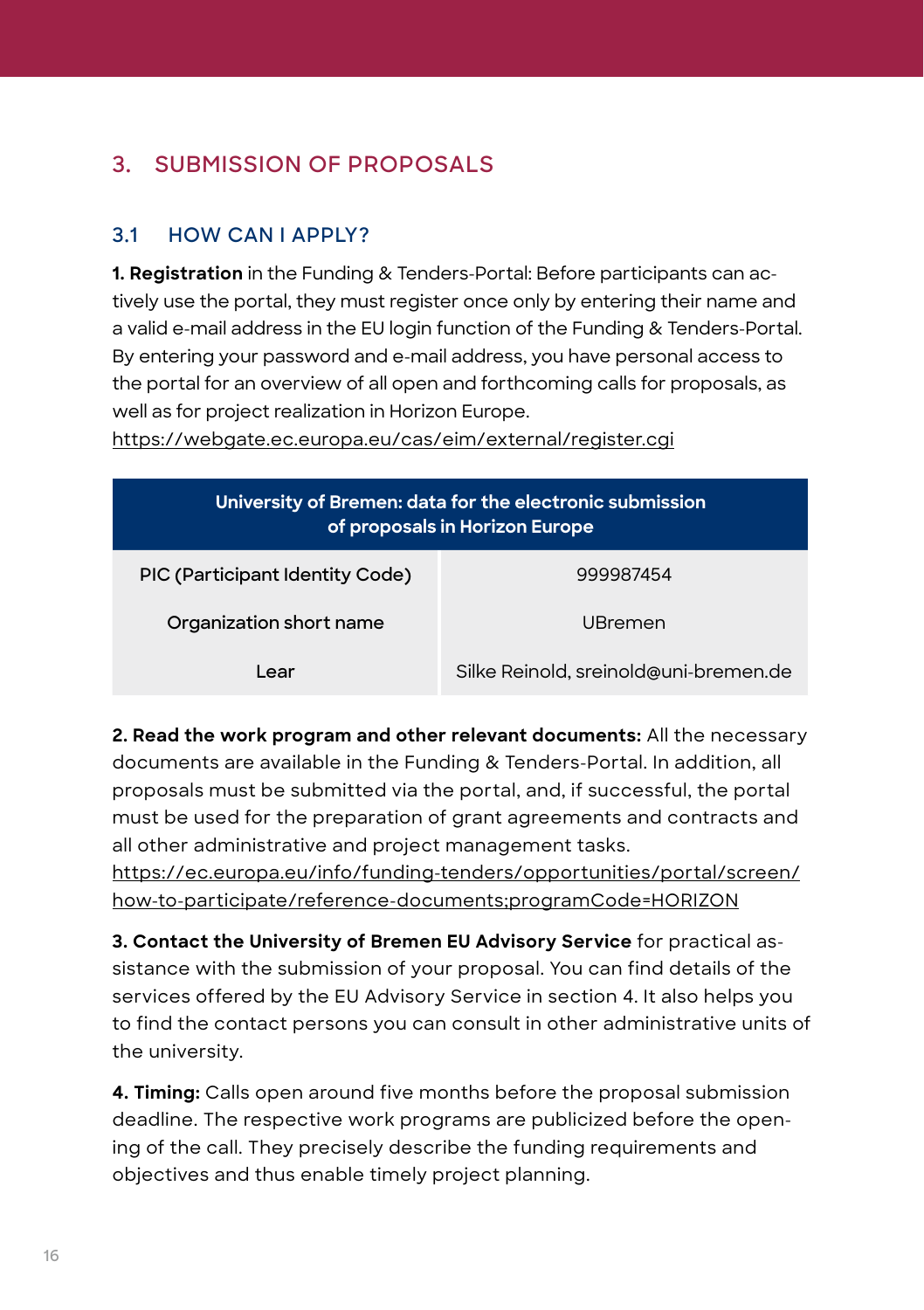The EU Commission stipulates a period of eight months after submission of the proposal for assessment, including all procedures required for the preparation of the contract (time to grant).

## **3.2 WHAT ELSE MUST BE TAKEN INTO ACCOUNT?**

In compliance with EU policies, each proposal must take into account and address further aspects such as open access / open data, ethical requirements and the gender equality plan (GEP).

Information about requirements can be found on the website (currently in German only):

- Factsheet Open Access/Open Data [https://www.uni-bremen.de/foerd](https://www.uni-bremen.de/foerderberatung)[erberatung](https://www.uni-bremen.de/foerderberatung)
- Code of Ethics [https://www.uni-bremen.de/en/foerderberatung/](https://www.uni-bremen.de/en/foerderberatung/our-councelling-service-on-funding-provided-by-the-european-union) [our-councelling-service-on-funding-provided-by-the-european-union](https://www.uni-bremen.de/en/foerderberatung/our-councelling-service-on-funding-provided-by-the-european-union)
- Further stages of the proposal submission process and ongoing projects are supported by various Administrative Units of the University. The respective research groups are fundamentally responsible for project management. Details of our advisory and support services can be found in section **4**.

## **3.3 WORK AS AN EXPERT**

Horizon Europe, the EU Research and Innovation program appoints external experts to assist in the evaluation of grant applications. You can register as an expert in the European Commission's database of external experts at any time. In view of the complexity of the program and open calls, the Commission is always looking for experts with a wide range of disciplinary, institutional, and professional backgrounds, as well as experts with appropriate insights. Working as an expert or evaluator provides excellent insights into the processes of evaluation, and can be helpful for persons planning to submit their own proposals and tenders in the future.

[https://ec.europa.eu/info/funding-tenders/opportunities/portal/screen/](https://ec.europa.eu/info/funding-tenders/opportunities/portal/screen/work-as-an-expert) [work-as-an-expert](https://ec.europa.eu/info/funding-tenders/opportunities/portal/screen/work-as-an-expert)

## **3.4 OTHER FUNDING OPPORTUNITIES**

1. The website "Other Funding Opportunities" provides a bundled overview of additional competitive calls and calls for third parties submit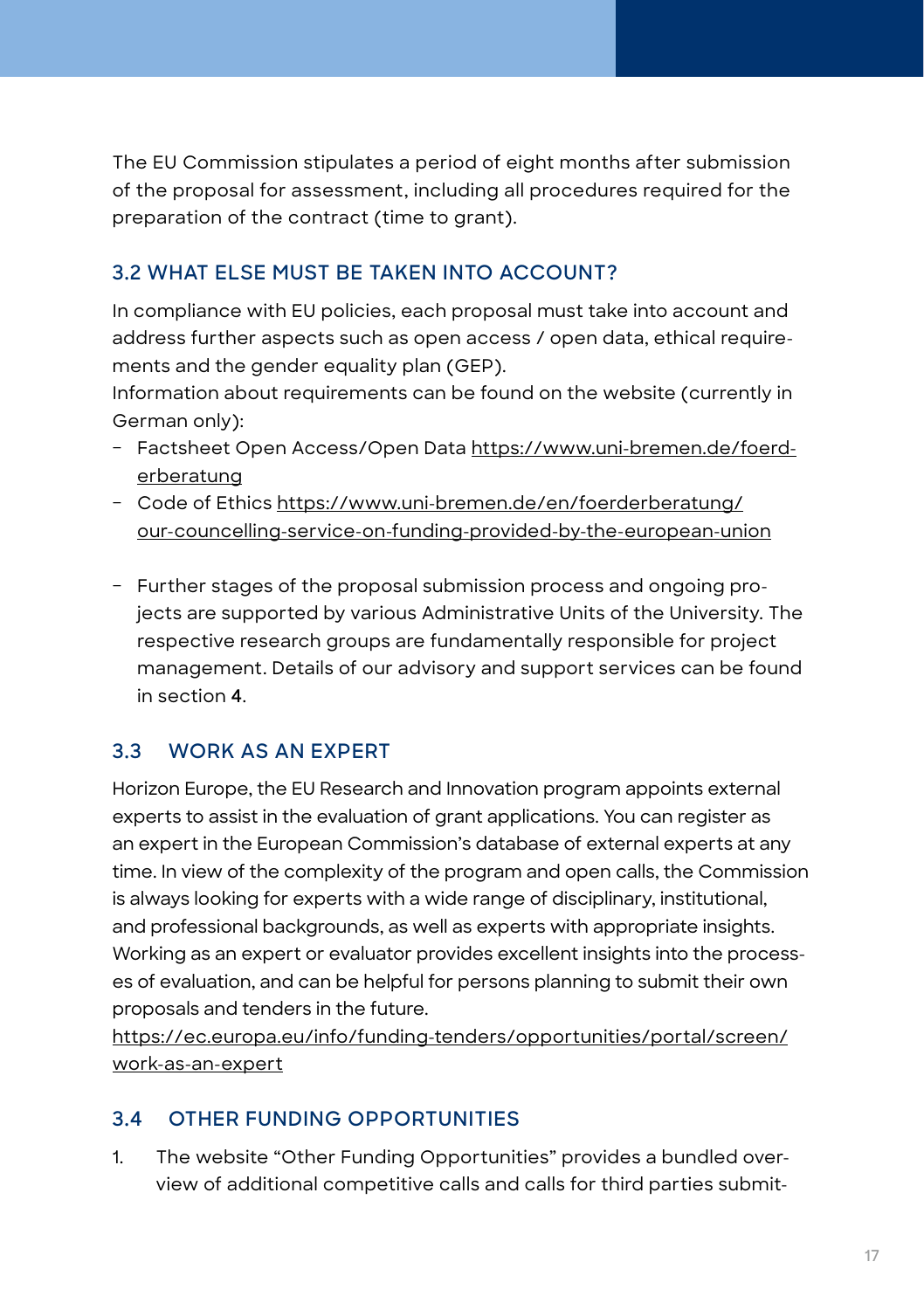ted by public-public partnerships from several member states of the EU, joint technology initiatives (JTI), co-funding activities (ERA-NETs, European Joint Programs), and other EU or national programs. [https://ec.europa.eu/info/funding-tenders/opportunities/portal/](https://ec.europa.eu/info/funding-tenders/opportunities/portal/screen/opportunities/other-funding) [screen/opportunities/other-funding](https://ec.europa.eu/info/funding-tenders/opportunities/portal/screen/opportunities/other-funding)

- 2. Some currently funded EU research projects submit calls to recruit additional partners (e.g. end-users, platform providers). Such calls for third-party involvement apply in particular to ICT projects. These calls can be found in the European Commission Funding & Tenders Portal under the keyword "Open competitive calls and calls for third parties". [https://ec.europa.eu/info/funding-tenders/opportunities/portal/](https://ec.europa.eu/info/funding-tenders/opportunities/portal/screen/opportunities/competitive-calls) [screen/opportunities/competitive-calls](https://ec.europa.eu/info/funding-tenders/opportunities/portal/screen/opportunities/competitive-calls)
- 3. Awarding of EU calls for tenders: The European Commission also publishes calls for tenders concerning service contracts in the Funding & Tenders Portal. These are processed in accordance with the guidelines and regulations applicable to public procurement and are fundamentally different from calls for the submission of project proposals. The provision of services and agreements for the provision of resources, goods, or services by third parties, e.g. studies and analyses relating to specific and current issues, the organization and conducting of conferences, workshops, and other meetings that address topics relevant to European collaborative research.

[https://ec.europa.eu/info/funding-tenders/opportunities/portal/](https://ec.europa.eu/info/funding-tenders/opportunities/portal/screen/how-to-participate/tenders) [screen/how-to-participate/tenders](https://ec.europa.eu/info/funding-tenders/opportunities/portal/screen/how-to-participate/tenders)

Current tenders can be found under "Tenders" in the Funding & Tenders Portal. The portal also offers a keyword search function. [https://ec.europa.eu/info/funding-tenders/opportunities/portal/](https://ec.europa.eu/info/funding-tenders/opportunities/portal/screen/opportunities/topic-search;cal) [screen/opportunities/topic-search;callCode=null;freeTextSe-archKey](https://ec.europa.eu/info/funding-tenders/opportunities/portal/screen/opportunities/topic-search;cal)[word=;matchWholeText=true;typeCodes=0;statusCo-des=31094501,3](https://ec.europa.eu/info/funding-tenders/opportunities/portal/screen/opportunities/topic-search;cal) [1094502,31094503;programmePeriod=null;program-Ccm2Id=null;pro](https://ec.europa.eu/info/funding-tenders/opportunities/portal/screen/opportunities/topic-search;cal)[gramDivisionCode=null;focusAreaCode=null;geo-graphicalZonesCo](https://ec.europa.eu/info/funding-tenders/opportunities/portal/screen/opportunities/topic-search;cal)[de=null;programmeDivisionProspect=null;startDateLte=null;startDateG](https://ec.europa.eu/info/funding-tenders/opportunities/portal/screen/opportunities/topic-search;cal)[te=null;crossCuttingPriorityCode=null;cpvCo-de=null;performanceOfDe](https://ec.europa.eu/info/funding-tenders/opportunities/portal/screen/opportunities/topic-search;cal)[livery=null;sortQuery=sortStatus;order-By=asc;onlyTenders=true;topic-](https://ec.europa.eu/info/funding-tenders/opportunities/portal/screen/opportunities/topic-search;cal)[ListKey=topicSearchTablePageState](https://ec.europa.eu/info/funding-tenders/opportunities/portal/screen/opportunities/topic-search;cal)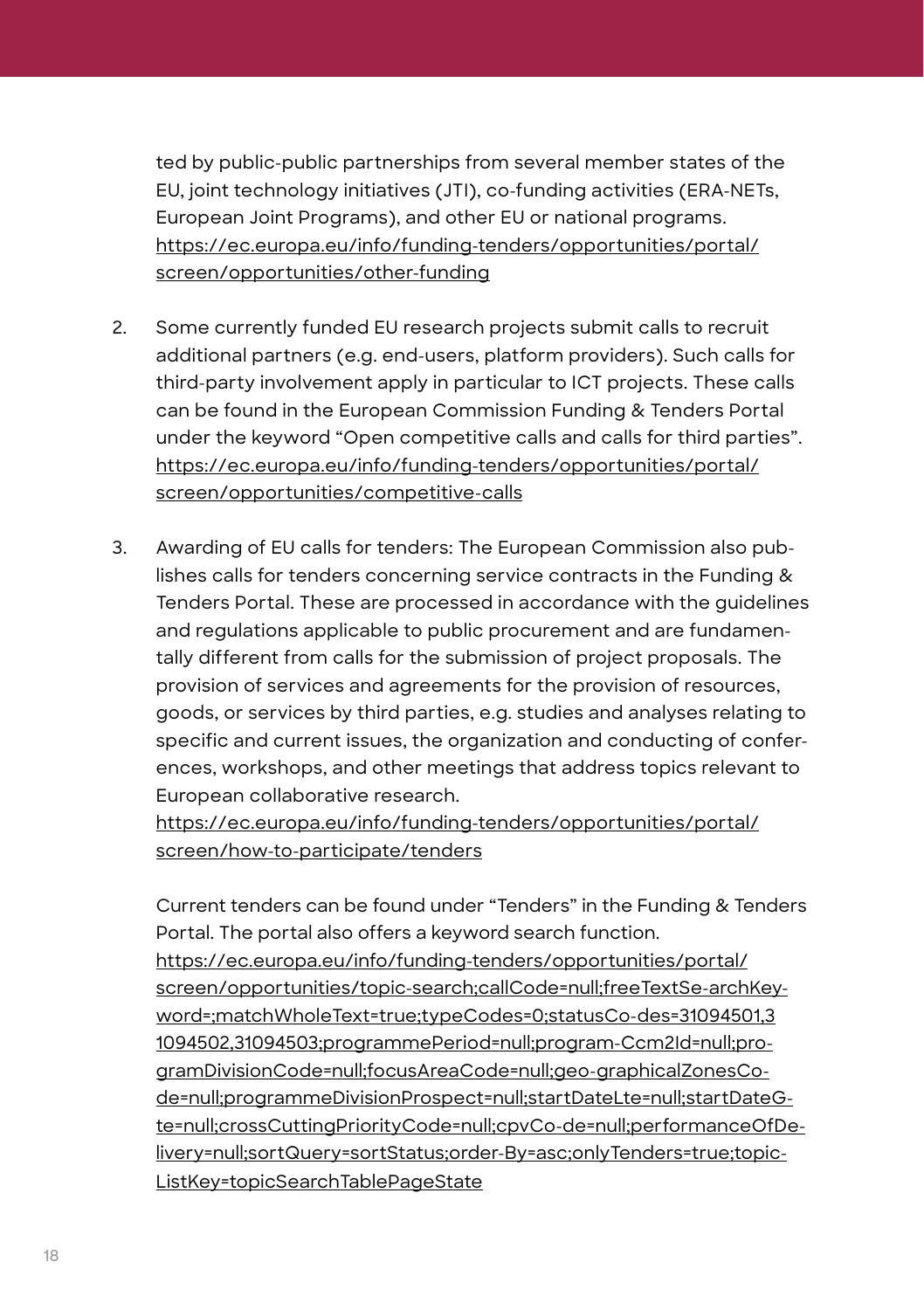# **4. ADVISORY AND SUPPORT SERVICES**

The **University of Bremen EU Advisory Service** proposes suitable funding opportunities individually, supports during the preparation of proposals, budget calculation, contract preparation, and in the course of the project.

You can find more detailed **information about our services and the other stakeholders in university administration** who can provide support during the process of submitting an application and the course of a project, as well as links to national advisory services offered by national points of contact and **the European Liaison Office of the German Research Organisations ("KoWi") in Bonn and Brussels** on our website at: [https://www.uni-bremen.](https://www.uni-bremen.de/en/foerderberatung/our-councelling-service-on-funding-provided-by-the-european-union) [de/en/foerderberatung/our-councelling-service-on-funding-provid](https://www.uni-bremen.de/en/foerderberatung/our-councelling-service-on-funding-provided-by-the-european-union)[ed-by-the-european-union](https://www.uni-bremen.de/en/foerderberatung/our-councelling-service-on-funding-provided-by-the-european-union)

**07 Seed funding for new collaborative projects** The University's Central Research Development Fund (CRDF) supports the submission of applications in coordinated programs and the necessary preparatory work. Promising initiatives, for instance for proposals relating to EU collaborative projects, should be supported in the early stages of preparation (currently in German only).

[https://www.uni-bremen.de/forschung/foerderangebote-service/auss](https://www.uni-bremen.de/forschung/foerderangebote-service/ausschreibungen/zentrale-forschungsfoerderung-zf/07-verbundvorhaben)[chreibungen/zentrale-forschungsfoerderung-zf/07-verbundvorhaben](https://www.uni-bremen.de/forschung/foerderangebote-service/ausschreibungen/zentrale-forschungsfoerderung-zf/07-verbundvorhaben)

**Project management** for larger collaborative projects is a challenging task that must be carried out in the respective research groups. If you have any questions, feel free to contact the EU Advisory Service for expert support based on many years of experience.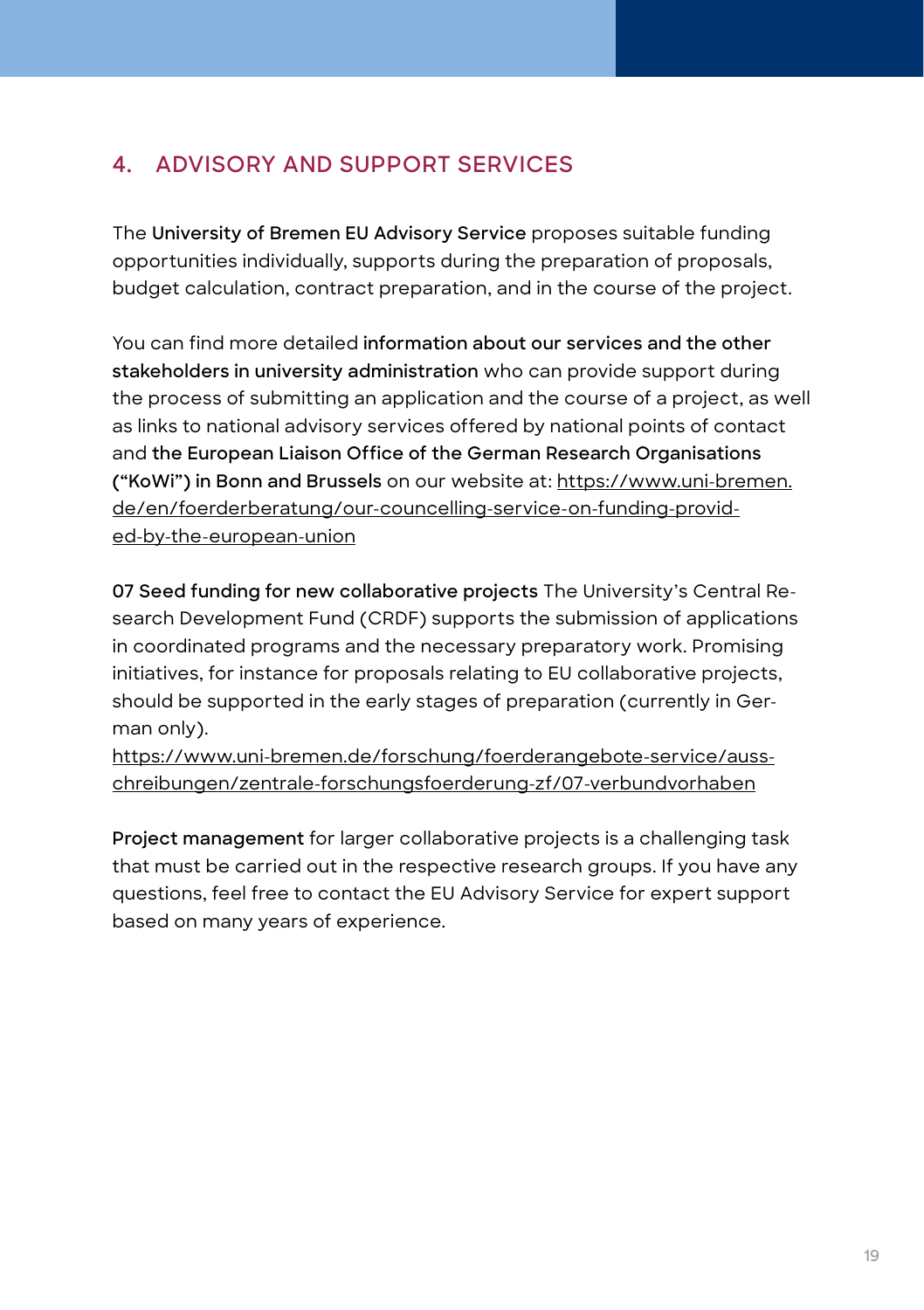## **5. STRATEGIC INTERNATIONAL PARTNERSHIPS**

In its Strategy 2018 – 2028, the University of Bremen declared its intent to become one of Europe's leading research universities. The networks Young Universities for the future of Europe (YUFE) and the Young European Research Universities Network (YERUN) play an essential role in the achievement of this objective.

Participation in the shaping of funding programs such as Horizon Europe and the framework conditions of the European Research Area, e.g. "Open Science, Open Innovation, Open to the World", can only be successful in a strong network with other higher education institutions (HEIs) across Europe.

Since BREXIT, collaborative projects with partners in the United Kingdom are of particular importance to the University Executive Board. Our goal is to maintain the existing levels of collaboration and mobility with regard to our partners in the UK, despite the consequences of BREXIT.

These partnerships thrive on conducting collaborative research and developing joint research proposals. In order to develop collaborative research projects, it is essential that we find and get together with thematically appropriate partner institutions in the network. The network has an added value in achieving the strategic goals of the University of Bremen.

### **5.1 YERUN – YOUNG EUROPEAN RESEARCH UNIVERSITIES NETWORK**

As a founding member of **YERUN**, the University of Bremen has been connected with universities at a European level since 2015. Universities that share the same values and are characterized by their powers of innovation, research and teaching excellence, and their commitment to interdisciplinary exchange and social responsibility. The network currently has a membership of 18 higher education institutions from 11 countries – all of them universities that were younger than 50 years old at the time they joined and were amongst the top 50 universities in the Times Higher Education (THE) Ranking of young universities. YERUN brings the concerns,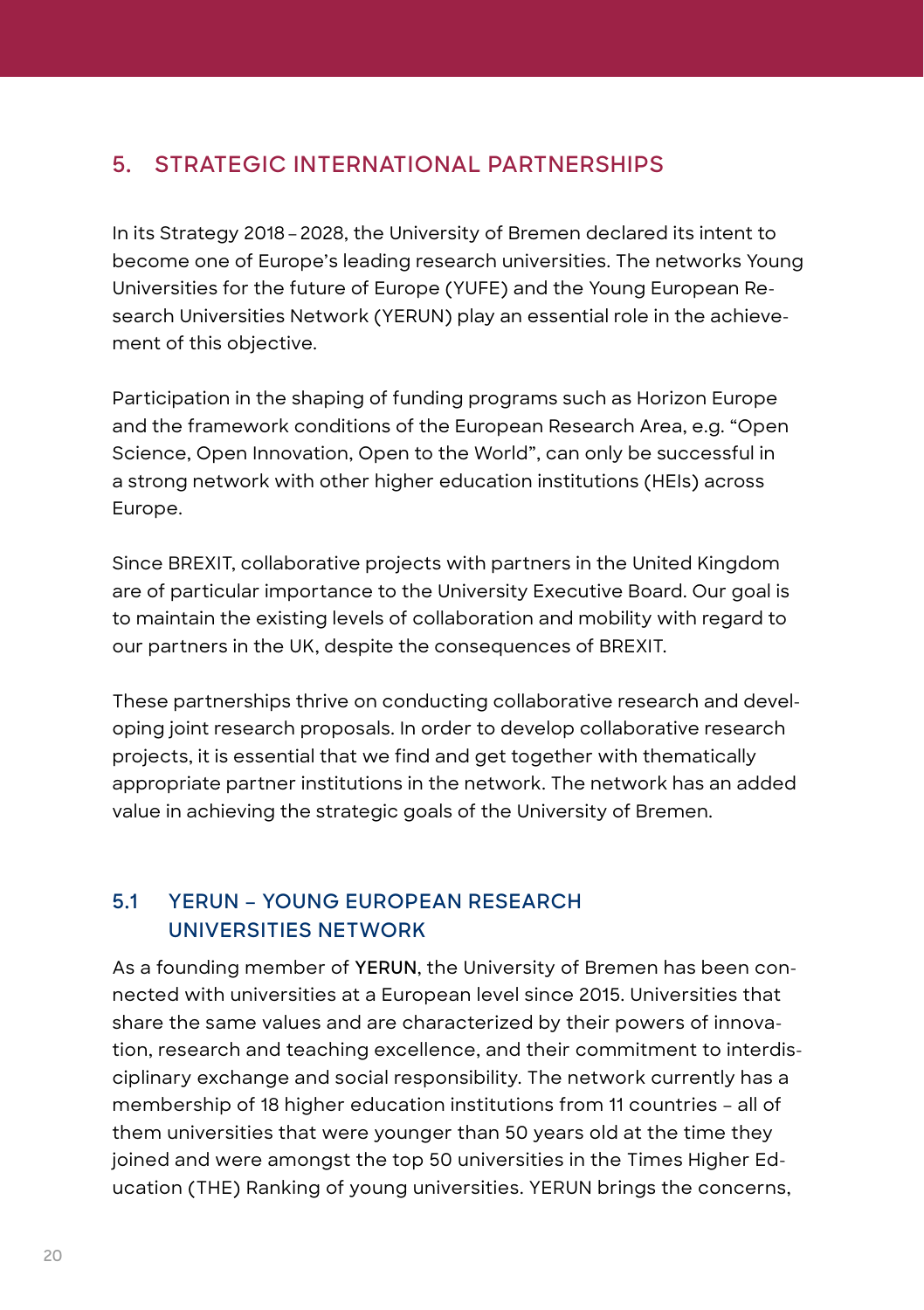perspectives, and strengths of young, high-profile research institutions into European discussions in order to ensure that their needs are considered within the European agenda. It strives to play a role in responses to the developmental challenges of European society by adopting a European perspective on global issues. The aim of the network is successful collaboration in joint research and teaching initiatives to maximize the mobility, research capacities, and employability of its graduates.

#### **The following universities are members in the network:**

- The German Universities of Bremen, Konstanz, and Ulm
- Universiteit Antwerpen (Belgium)
- Syddansk Universiteit (Denmark)
- Dublin City University, University of Limerick (Ireland)
- University of Rijeka (Croatia)
- Universitat Autonoma de Madrid, Universidad Carlos III de Madrid (Spain)
- University of Eastern Finland
- Université Paris Dauphine (Paris Dauphine University, France)
- Universita degli Studi di Roma Tor Vergata (Italy)
- Universiteit Maastricht (Netherlands)
- Universidade Nova de Lisboa (Nova University Lisbon, Portugal)
- Brunel University London und University of Essex (United Kingdom)
- University of Cyprus

<https://www.yerun.eu/about-yerun>

## **5.2 YUFE – YOUNG UNIVERSITIES FOR THE FUTURE OF EUROPE**

The cooperation within YUFE started from the YERUN network founded as an alliance of young and innovative European universities. Other partners have joined the alliance, which is dedicated to the development of a young European university that is non-elitist, integrative, and participative. The alliance is motivated by the idea of closing the social divide and making Europe more accessible to its citizens. YUFE has set itself the goal of recognizing talent and creating opportunities for all Europeans, irrespective of their socio-economic or cultural background.

European career paths are open to all status groups of the member universities, whether they are experienced researchers, junior researchers, or university staff working in management, administrative, or technical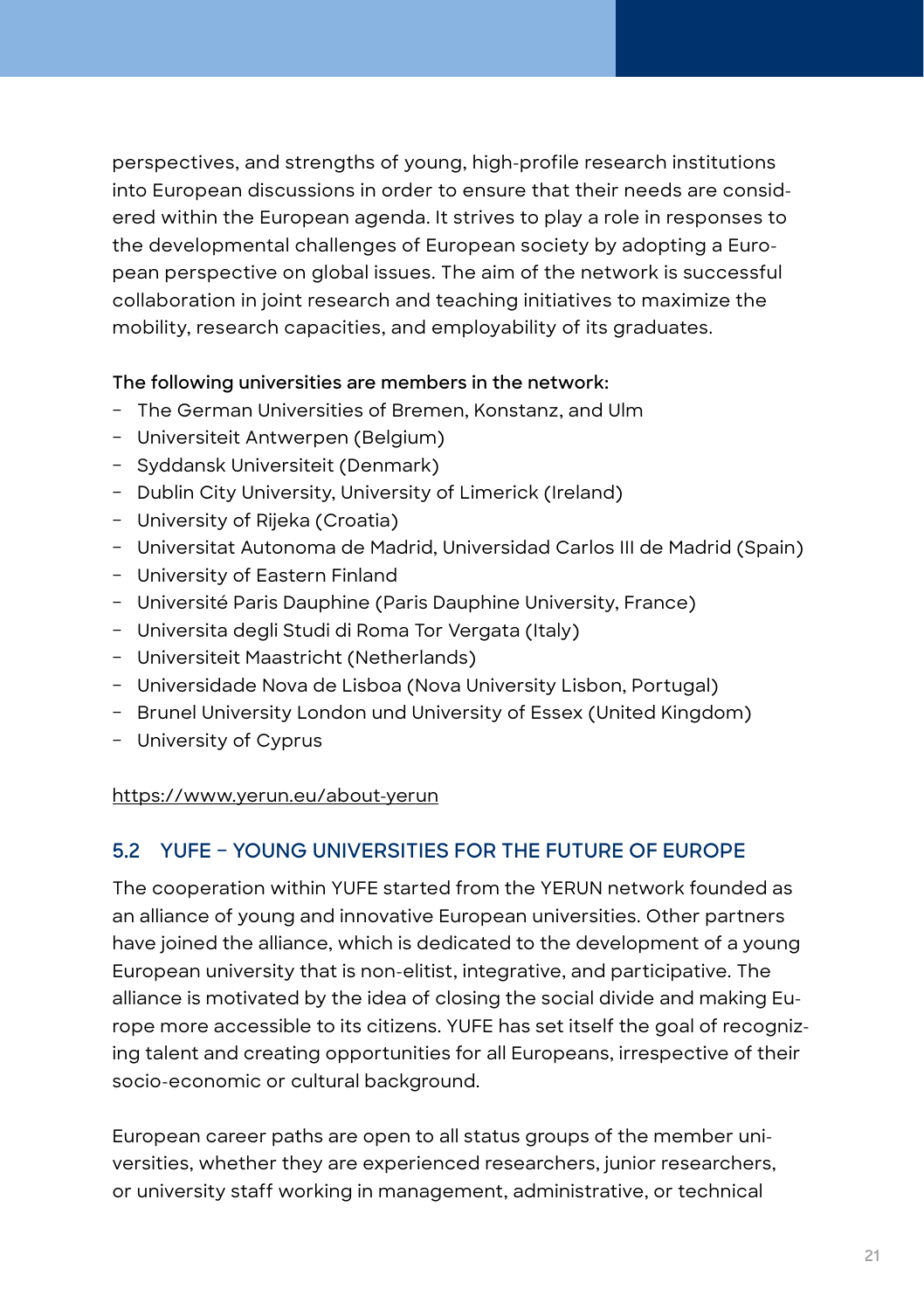roles. YUFE also stands for close ties to the regions. All the universities work together with local enterprises, organizations of civil society, government, and administration to embody the European idea. Joint research and cooperation in teaching will contribute to the vision of realizing a European university in the years to come.

#### **The following universities are collaborating in the YUFE network:**

- Universiteit Maastricht (Netherlands)
- Nicolaus Copernicus University of Torun (Poland)
- Universidad Carlos III de Madrid (Spain)
- Universiteit Antwerpen (Belgium)
- University of Bremen (Germany)
- University of Cyprus
- University of Eastern Finland
- University of Essex (United Kingdom)
- University of Rijeka (Croatia)
- Universita degli Studi di Roma Tor Vergata (Italy)

#### **Also integrated as associated partners:**

- The Adecco Group (France)
- European Entrepreneurs (Belgium)
- ETS Global (France)
- Kiron (Germany)

<https://www.yufe.eu> <https://www.uni-bremen.de/en/yufe>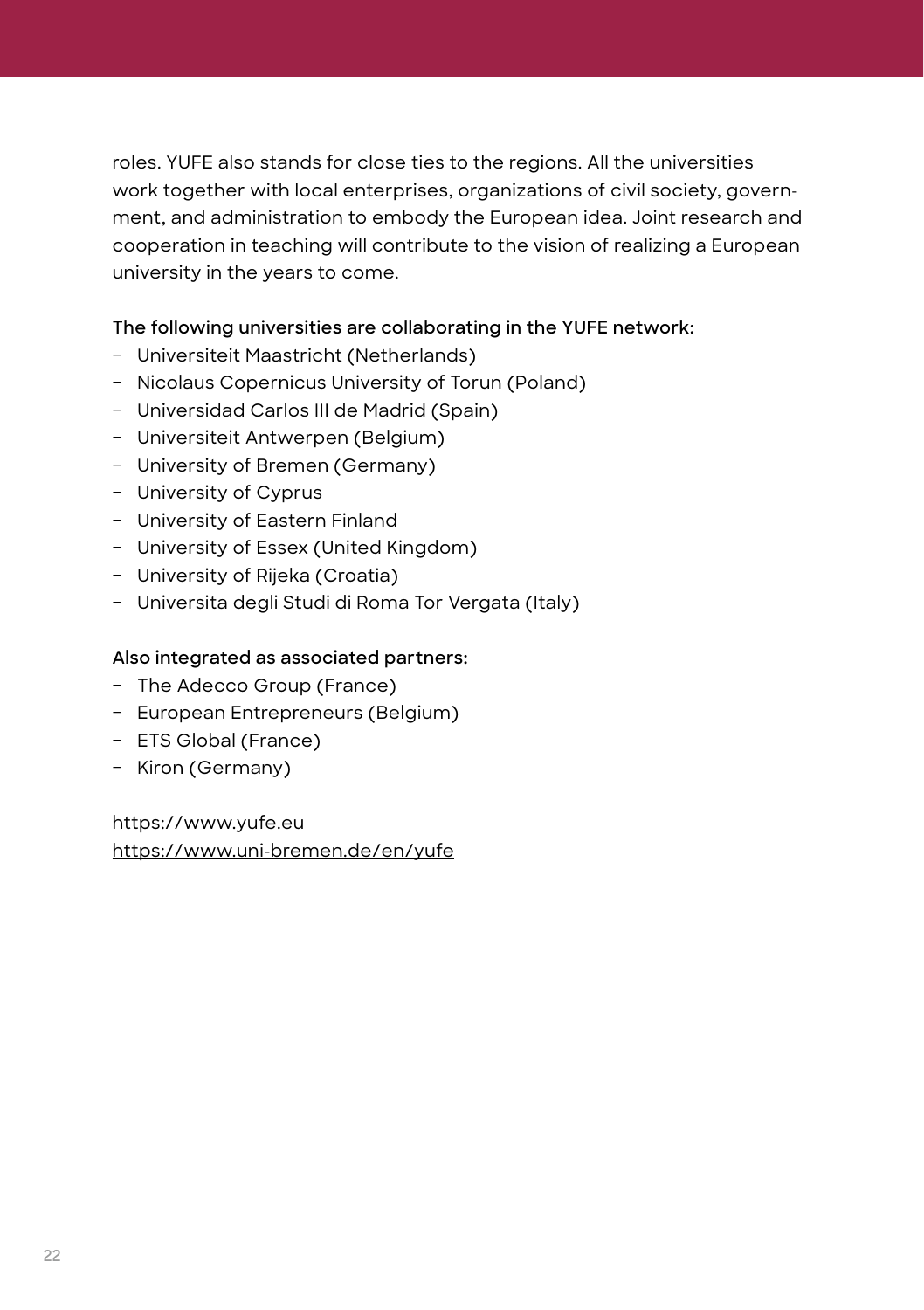# **6. OUTLOOK AND MOTIVATION**

Not only through our appreciation for your efforts in writing research proposals, but also through tailored support, we would like to motivate you to submit proposals in Horizon Europe and other funding programs. Thus, we constantly work on the improvement of general conditions that enable researchers to do so. EU projects are an important building block for our university's excellence in research. Your suggestions on how our advisory and support services can be made even more effective helps us to improve our services.

# **7. CONTACTS IN RESEARCH SERVICESS**



**Dr. Andrea Gottlieb Tel.** 218 – 60322 eu@vw.uni-bremen.de



**Silke Reinold Tel.** 218 – 60326 eu@vw.uni-bremen.de